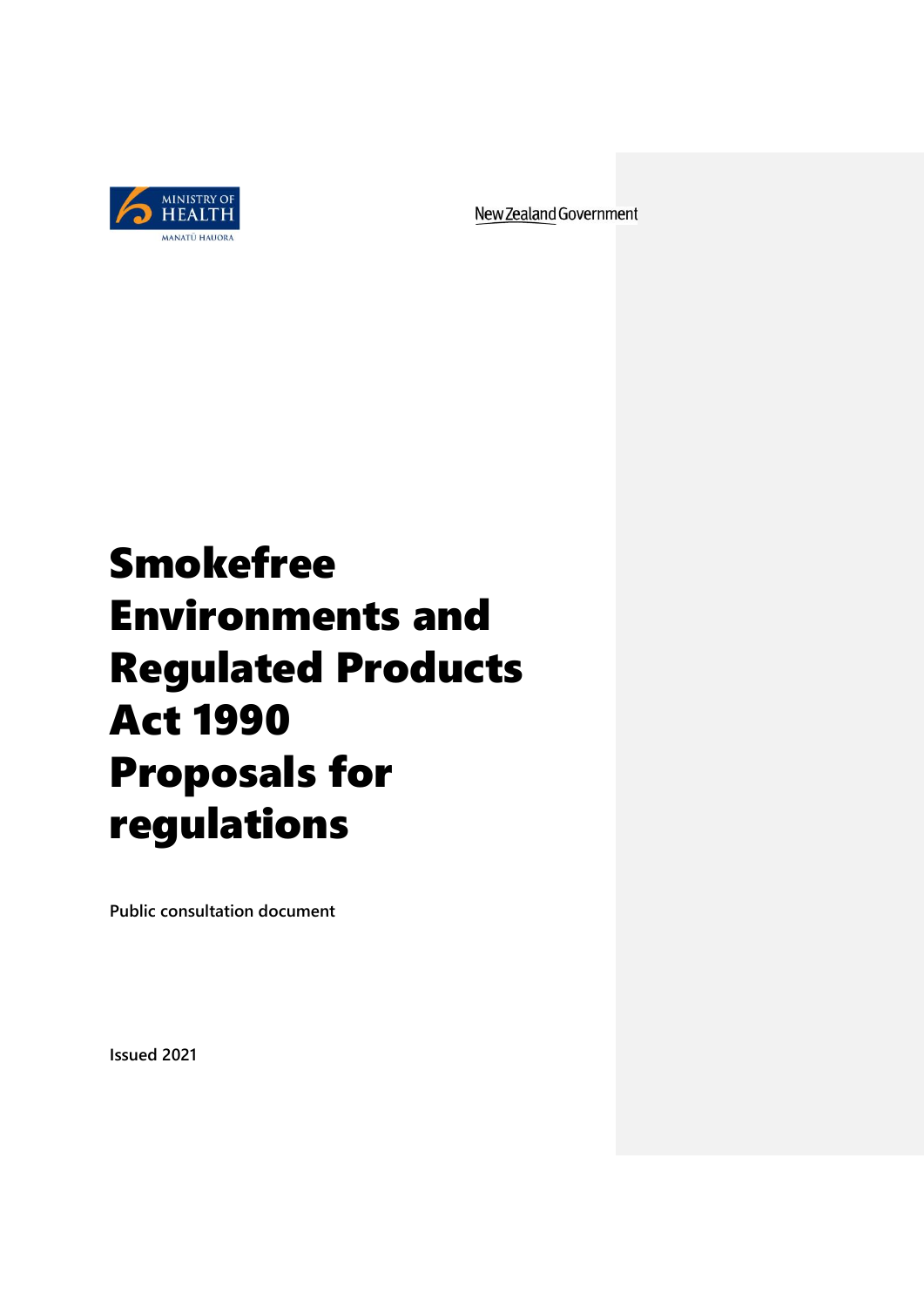Citation: Ministry of Health. 2021. *Smokefree Environments and Regulated Products Act 1990 Proposals for regulations – Public Consultation Document*. Wellington: Ministry of Health.

Published in January 2021 by the Ministry of Health PO Box 5013, Wellington 6140, New Zealand

ISBN 978-1-99-002975-2 (online) HP 7544



This document is available at health.govt.nz



This work is licensed under the Creative Commons Attribution 4.0 International licence.<br>In essence, you are free to: share ie, copy and redistribute the material in any medium or<br>format; adapt ie, remix, transform and buil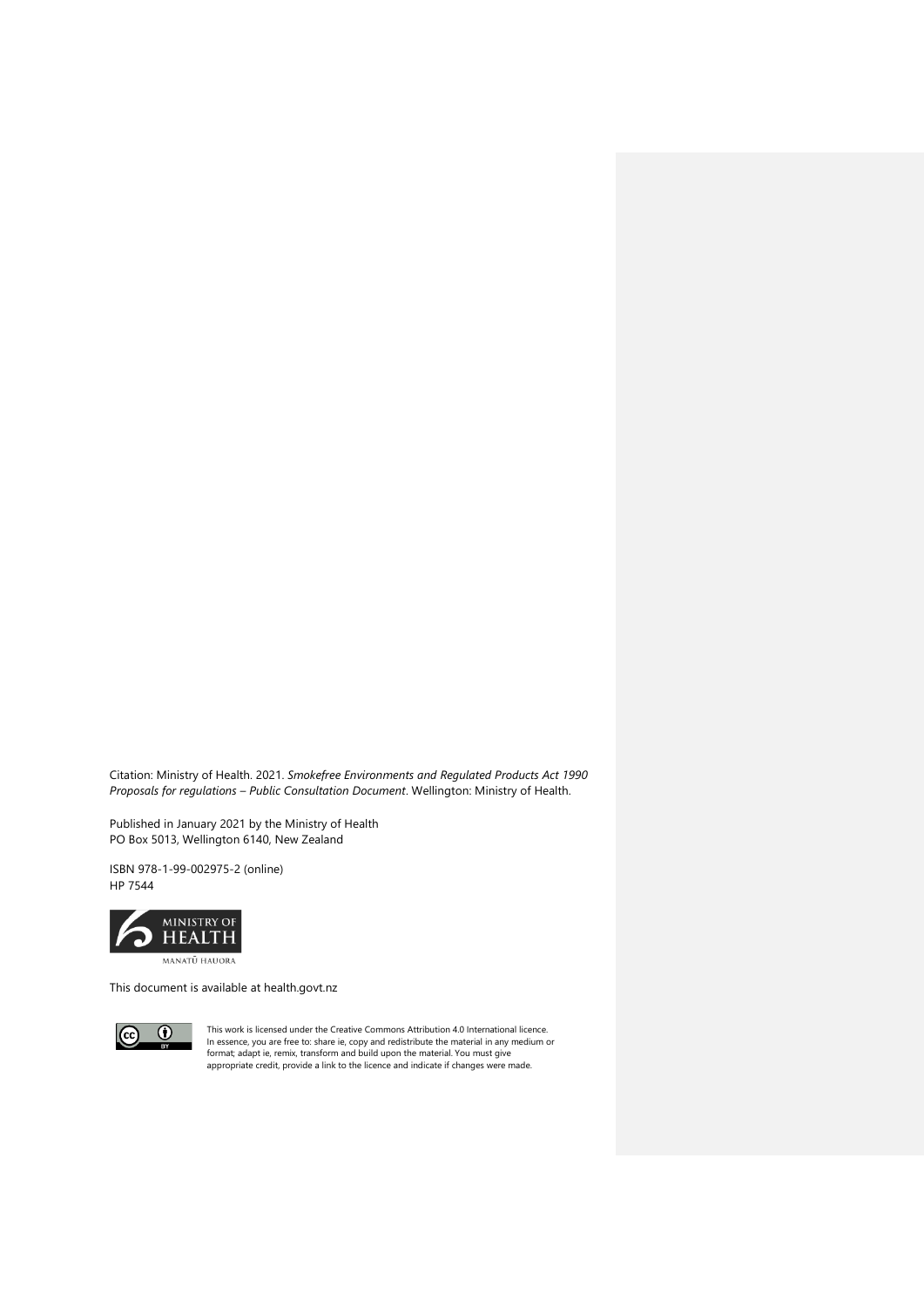# **Contents**

| Introduction                                                                  | 1              |
|-------------------------------------------------------------------------------|----------------|
| Background                                                                    | 1              |
| New Smokefree legislation                                                     | 1              |
| The purpose of this consultation document                                     | $\overline{c}$ |
| The layout of this consultation document                                      | 3              |
| How to provide feedback                                                       | 3              |
| Protection from commercial and other vested interests of the tobacco          |                |
| industry                                                                      | 4              |
| Regulatory proposal 1: Defining an internal area                              | 5              |
| Description                                                                   | 5              |
| Proposal                                                                      | 5              |
| Consultation questions                                                        | 6              |
| Regulatory proposal 2: Specialist vape retailer approvals                     | 7              |
| Description                                                                   | 7              |
| Proposal                                                                      | 7              |
| Consultation questions                                                        | 7              |
|                                                                               |                |
| Regulatory proposal 3: Promotion, information and advice                      | 9              |
| 3.1 Display of vaping products in retail settings                             | 9              |
| Description                                                                   | 9              |
| Proposal                                                                      | 10             |
| Consultation question                                                         | 10             |
| 3.2 Price lists given to retailers for tobacco only                           | 11             |
| Description                                                                   | 11             |
| Proposal                                                                      | 11             |
| Consultation questions                                                        | 11             |
| 3.3 Public health messages                                                    | 12             |
| Description                                                                   | 12             |
| Proposal                                                                      | 12             |
| Consultation question                                                         | 12             |
| 3.4 Vaping product information in retail settings                             | 13             |
| Description                                                                   | 13             |
| Proposal                                                                      | 13             |
| Consultation questions<br>3.5 Product availability notices in retail premises | 15<br>15       |

SMOKEFREE ENVIRONMENTS AND REGULATED PRODUCTS ACT 1990: PROPOSALS FOR REGULATIONS **iii**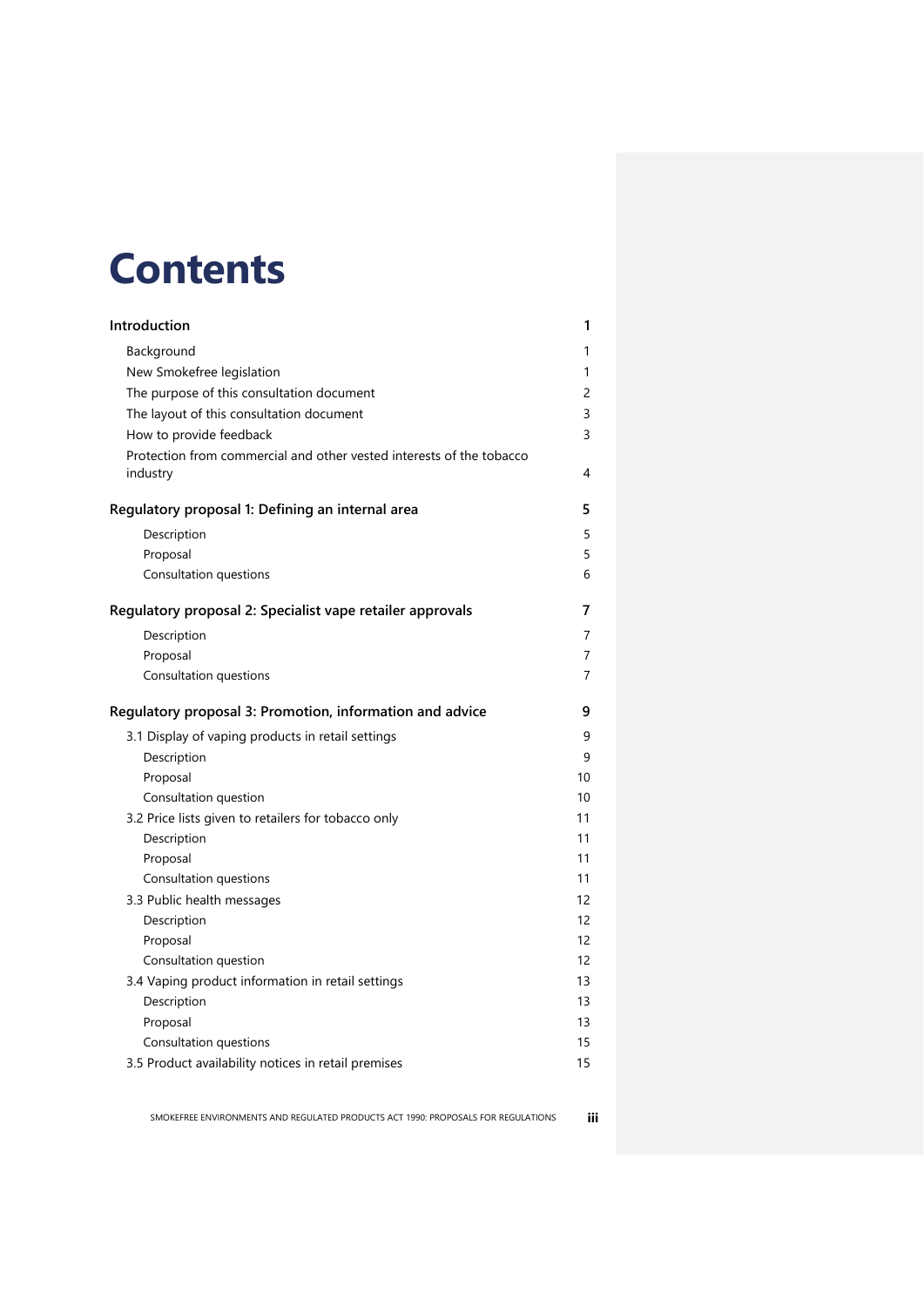| Description                                            | 15 |
|--------------------------------------------------------|----|
| Proposal                                               | 16 |
| Consultation question                                  | 16 |
| 3.6 Point-of-sale information on purchase age          | 17 |
| Description                                            | 17 |
| Proposal                                               | 17 |
| Consultation questions                                 | 18 |
| 3.7 Suitably qualified health workers                  | 19 |
| Description                                            | 19 |
| Proposal                                               | 19 |
| Consultation question                                  | 19 |
| Regulatory proposal 4: Packaging                       | 20 |
| Description                                            | 20 |
| Proposal                                               | 20 |
| Timeframes for implementing proposed changes           | 24 |
| Consultation questions                                 | 24 |
| Regulatory proposal 5: Product notification and safety | 25 |
| 5.1 Product notification requirements                  | 25 |
| Description                                            | 25 |
| Proposal                                               | 25 |
| Consultation questions                                 | 25 |
| Consultation questions                                 | 26 |
| 5.2 Product safety requirements                        | 27 |
| Description                                            | 27 |
| Proposal                                               | 27 |
| Consultation questions                                 | 28 |
| Regulatory proposal 6: Annual reporting and returns    | 29 |
| Description                                            | 29 |
| Proposal                                               | 29 |
| Consultation questions                                 | 30 |
| Regulatory proposal 7: Fees                            | 31 |
| Description                                            | 31 |
| Proposal                                               | 31 |
| Consultation questions                                 | 34 |
| Consultation questions                                 | 34 |

**iv** SMOKEFREE ENVIRONMENTS AND REGULATED PRODUCTS ACT 1990: PROPOSALS FOR REGULATIONS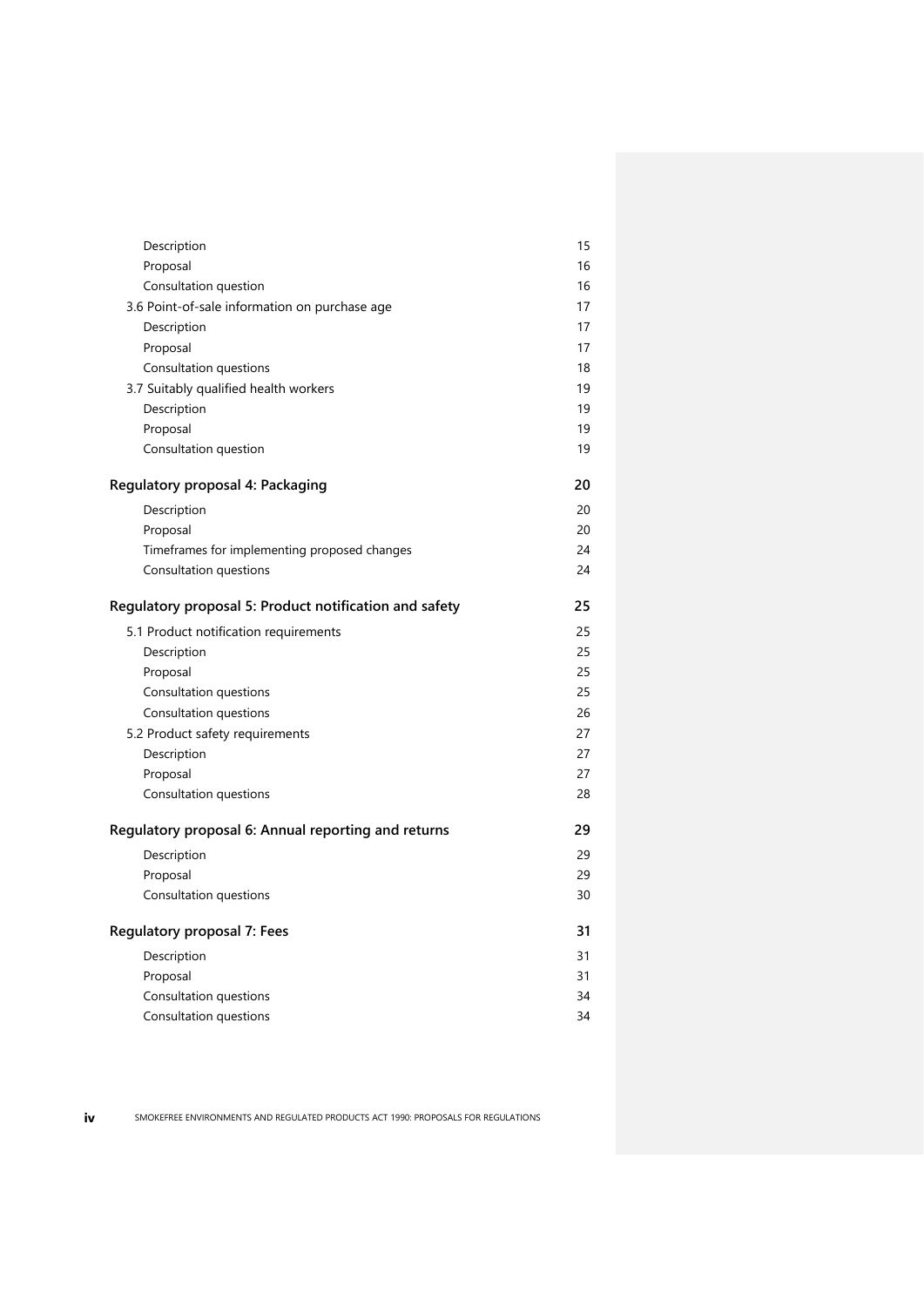# <span id="page-4-0"></span>**Introduction**

## <span id="page-4-1"></span>**Background**

Smoking rates have declined over recent decades. However, around 4,500 New Zealanders still die prematurely each year from smoking-related illnesses. In 2019/20, 11.6 percent of adults were daily smokers, with Māori and Pacific peoples being more likely to smoke daily than the rest of the population (28.7 percent and 18.3 percent, respectively).

Vaping has been increasing in New Zealand, a pattern seen in other countries. In 2019/20, 23.9 percent of New Zealanders had ever tried vaping, up from 16.2 percent in 2015/16. People aged 15 to 24 years old (49.6 percent) were more likely to report ever vaping than 25 to 34-year olds (37.4 percent), 35 to 44-year olds (22 percent), 45 to 54-year olds (21.3 percent), 55 to 64-year olds (11.0 percent), and people aged 65 to 74 years (5.1 percent).

Heavy use of vaping products is, however, low with 3.5 percent of New Zealanders vaping daily in 2019/20.

In 2018, 38 percent of young people (14 to 15-year olds) tried vaping – a 9 percent increase from 2016. Like adults, repeated use of vaping products amongst young people is low (1.9 percent vape daily, 8 percent vape at least monthly) and vaping status aligns closely with smoking status (current smokers had the highest vaping rates, never smokers had the lowest).

In 2019, the Youth19 Rangatahi Smart Survey (Youth 19) found that 38 percent of students (year 9-13 students) have tried vaping – 65 percent of students who ever vaped and 48 percent of regular vapers (those who vaped at least monthly) had never smoked cigarettes. The survey did not report on daily vaping.

## <span id="page-4-2"></span>**New Smokefree legislation**

In a commitment to better support smokers to switch to less harmful products, and to protect children and young people from the risks associated with these products, the Government agreed in November 2018 to introduce new legislation that would improve the regulation of vaping products in New Zealand.

The Smokefree Environments and Regulated Products (Vaping) Amendment Act 2020 came into force on 11 November 2020. This means that **vaping products**, in addition to **tobacco products** and **herbal smoking products**, are now regulated under the Smokefree Environments and Regulated Products Act 1990 (the Act)<sup>1</sup>.

The amended Act:

<sup>1</sup> The Smokefree Environments and Regulated Products (Vaping) Amendment Act 2020 also changed the name of the Smoke-free Environments Act 1990 to the Smokefree Environments and Regulated Products Act 1990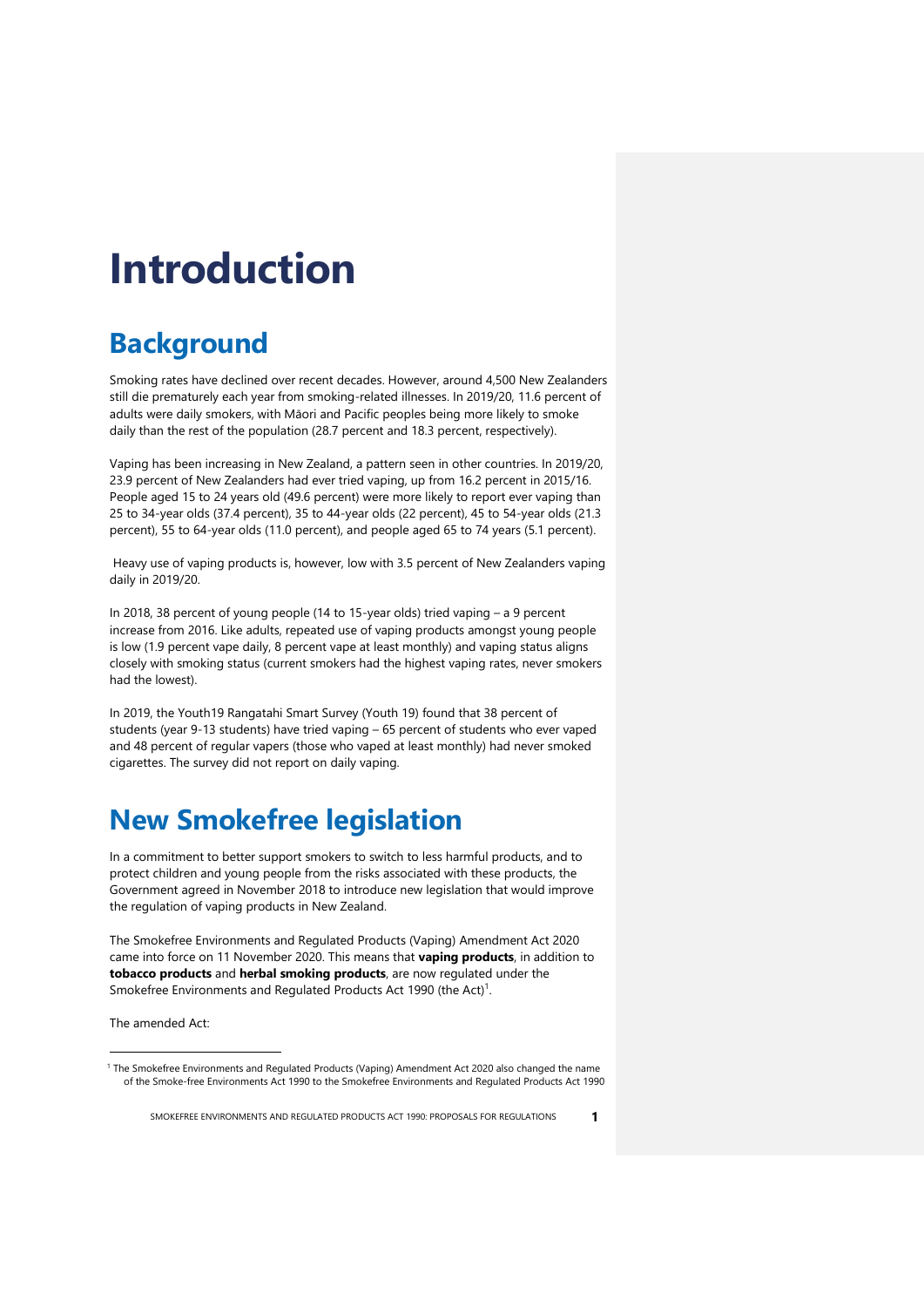- 1. extends current prohibitions on smoking to vaping, by prohibiting vaping in indoor workplaces, early childhood centres and schools
- 2. enables a person who sells or proposes to sell vaping products from retail premises to apply to be a specialist vape retailer and exempts people from the prohibition on vaping within their approved retail premises
- 3. allows vaping in work vehicles with the consent of users and in dedicated ventilated rooms in hospital care institutions, residential disability institutions, and rest homes
- 4. largely extends the existing prohibition on advertising and sponsorship to vaping products
- 5. prohibits the sale of vaping products to those under the age of 18 years
- 6. prohibits vaping in cars carrying children and young people under the age of 18 years from 28 November 2021
- 7. enables product safety requirements for vaping products and smokeless tobacco products (collectively, notifiable products) to be set in regulations
- 8. requires notification of notifiable products before they can be offered for sale in New Zealand
- 9. sets out processes for issuing health warnings and recalls of potentially harmful notifiable products
- 10. limits the sale of flavoured vaping liquids to tobacco, menthol and mint by retailers other than approved specialist vape retailers
- 11. requires manufacturers and importers of vaping products and specialist vape retailers to provide annual reports and returns to the Ministry of Health
- 12. extends the powers of enforcement officers to all regulated products.

Regulations are needed to implement the amended Act. These relate mainly to the regulation of vaping and smokeless tobacco products, but one issue applies to all regulated products (ie, the definition of an internal area) and a further issue applies to tobacco products but not vaping products (ie, manufacturers price lists).

## <span id="page-5-0"></span>**The purpose of this consultation document**

The Ministry of Health is seeking your views on a number of regulatory proposals that will provide the operational detail to help achieve the intent of the new provisions of the Act. That intent is to:

- 1. better support smokers to switch to regulated products that are less harmful than smoking
- 2. protect children, young people and non-smokers from the risks associated with vaping and smokeless tobacco products.

The Act has a number of regulation-making powers but, at this stage, we do not propose to make all of the regulations that are possible under the Act. We will monitor and review the regulations regularly to ensure the intent of the Act is being achieved adequately.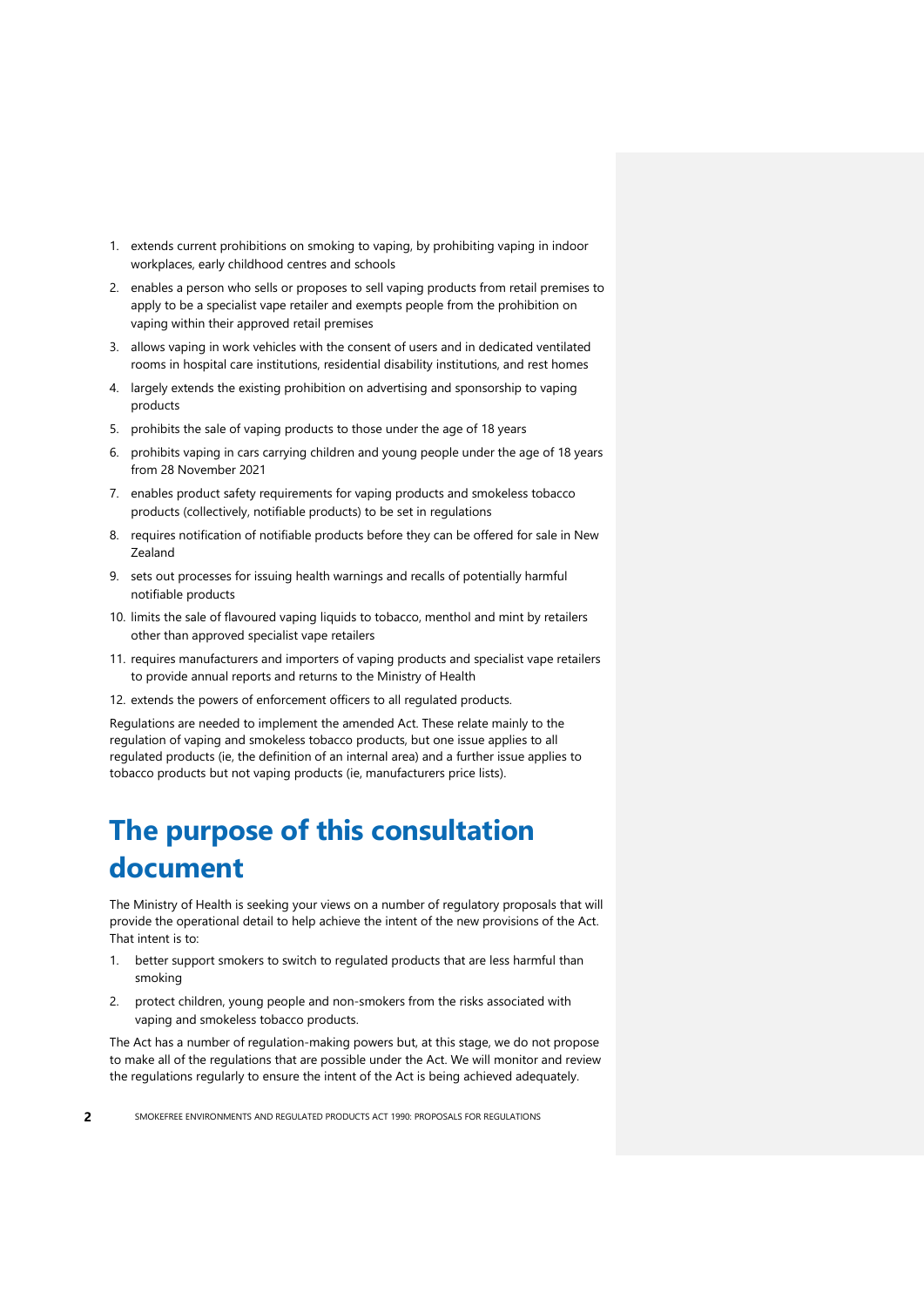The regulations must be workable for those they impact. Your feedback on the regulatory proposals is important because it will help shape the final regulations.

## <span id="page-6-0"></span>**The layout of this consultation document**

This consultation document consists of the following sections, reflecting the content of the Act:

- 1. **Defining an internal area** (see Part 1 of the Act: Smoking and vaping prohibited in workplaces and public areas)
- 2. **Specialist vape retailer approvals** (see Part 1 of the Act: Smoking and vaping prohibited in workplaces and public areas)
- 3. **Promotion, information and advice** (see Part 2 of the Act: Restrictions on advertising, promotion, sale, and distribution of regulated products)
- 4. **Packaging** (see Part 3 of the Act: Packaging, labelling, and constituents of regulated products)
- 5. **Product notification and safety** (see Part 4 of the Act: Regulated products that must be notified)
- 6. **Annual reporting and returns** (see Part 5 of the Act: Regulations, enforcement, and other matters)
- 7. **Fees** (see Part 5 of the Act: Regulations, enforcement, and other matters).

Each section describes the regulatory proposals and asks a number of questions that will inform and shape the development of final regulations.

## <span id="page-6-1"></span>**How to provide feedback**

You can provide feedback in one of two ways.

1. Use our online tool at **https://consult.health.govt.nz/tobacco-control/vapingregulations-consultation**. This is our preferred way to receive feedback.

Note: With the online tool, you can complete your submission over a number of sessions and save it as you go. If you select 'Save and come back later', you will receive an email with a unique link that will let you return to edit and submit your response. You can share this link with your colleagues if you need them to contribute to or review the submission. Once you have completed your submission, you will be sent a pdf copy for your records

2. Send an electronic submission to vaping@health.govt.nz using our downloadable Microsoft Word template from the Ministry of Health website at **<https://www.health.govt.nz/publication/vaping-regulations-consultation>**. If you have any issues with the template, please email us at [vaping@health.govt.nz](mailto:vaping@health.govt.nz)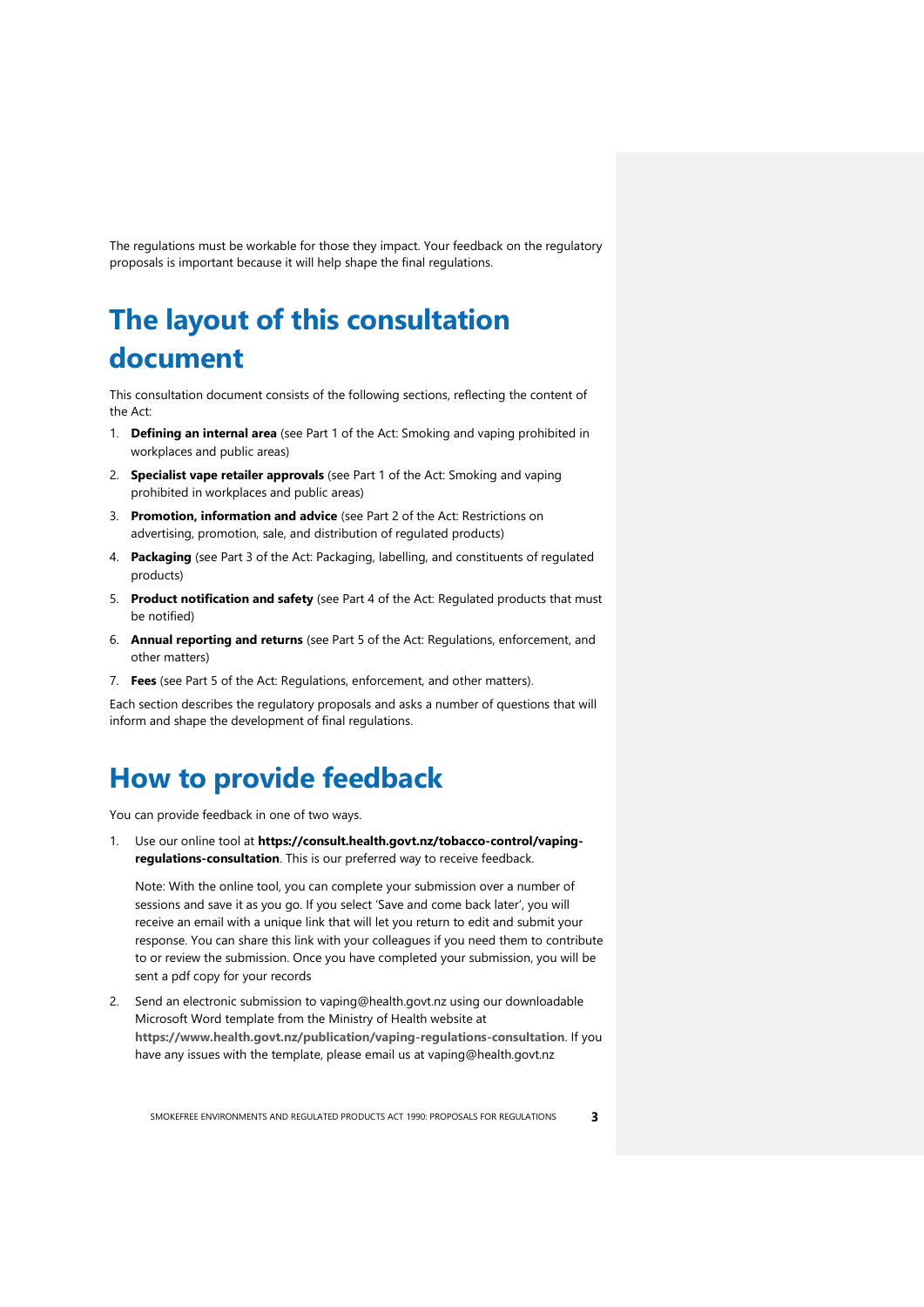The closing date for submissions is 15 March 2021 at 5 pm.

Note that your submission may be requested under the Official Information Act 1982. If this happens, the Ministry of Health will normally release your submission to the person who asks for it. If you consider there are good reasons to withhold it, please clearly indicate these in your submission.

We appreciate you taking the time to make a submission.

<span id="page-7-0"></span>**Protection from commercial and other vested interests of the tobacco industry**

New Zealand has an obligation under Article 5.3 of the Framework Convention on Tobacco Control (FCTC) when 'setting and implementing public health policies with respect to tobacco control … to protect these policies from the commercial and other vested interests of the tobacco industry'.

The internationally agreed Guidelines for Implementation of Article 5.3 recommend that parties to the treaty 'should interact with the tobacco industry only when and to the extent strictly necessary to enable them to effectively regulate the tobacco industry and tobacco products.

While this consultation document largely focuses on the regulation of vaping products, some of its proposals are relevant to the tobacco industry and we expect to receive feedback from companies in this industry. We will consider all feedback when analysing submissions.

To help us meet our obligations under the FCTC and ensure transparency, all respondents are asked to disclose whether they have any direct or indirect links to, or receive funding from, the tobacco industry.

**4** SMOKEFREE ENVIRONMENTS AND REGULATED PRODUCTS ACT 1990: PROPOSALS FOR REGULATIONS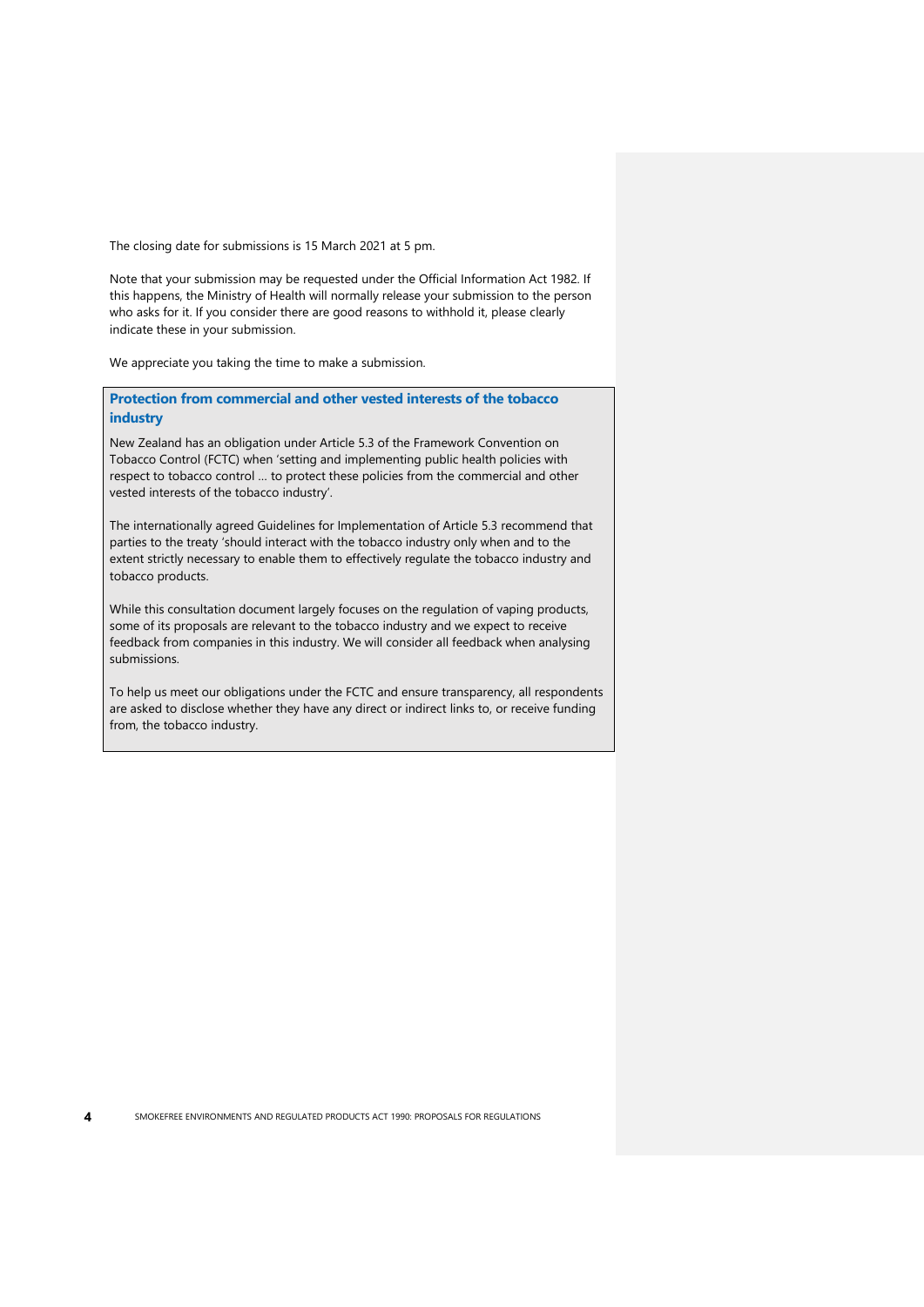# <span id="page-8-0"></span>**Regulatory proposal 1: Defining an internal area**

#### <span id="page-8-1"></span>**Description**

Under the Act, regulations can be made to define an internal area, which is an area where smoking and vaping are prohibited. In the absence of regulations, section 2 of the Act maintains the existing definition of an internal area as:

an area within or on the premises or vehicle that, when all its doors, windows and other closeable openings are closed, is completely or substantially enclosed by:

- 1. a ceiling, roof, or similar overhead surface, and
- 2. walls, sides, screens, or other similar surfaces, and
- 3. those openings.

Some have concerns that this test does not provide clarity for business owners or enforcement officers to determine whether a space within a premise is an open area (where smoking and vaping are permitted) or an internal area (where smoking and vaping are prohibited). In addition, when this issue has been tested in court, judgments have been inconsistent.

#### <span id="page-8-2"></span>Proposal

We are seeking views on the following options for the definition of an internal area.

- **Option a:** Keep the status quo, as outlined above.
- **Option b:** Define it as an area that is completely or partially enclosed with a roof or overhead structure of any kind, whether permanent or temporary. This means that if an area has any roof or overhead structure, regardless of how much the roof or overhead structure encloses the area, it will meet the definition of an internal area.
- **Option c:** Prescribe the maximum allowable percentage of the roof or wall coverage for any premise or structure. For example, a premise or structure could be considered an internal area if the total area of the roof and walls covered more than 50 percent of the perimeter.
- **Option d:** Include an assessment tool in regulations that takes into account air quality, as a way of helping to determine whether a space within a premise is an open area or an internal area.

**Option b** is the Ministry of Health's preferred option because it is relatively simple to understand and administer.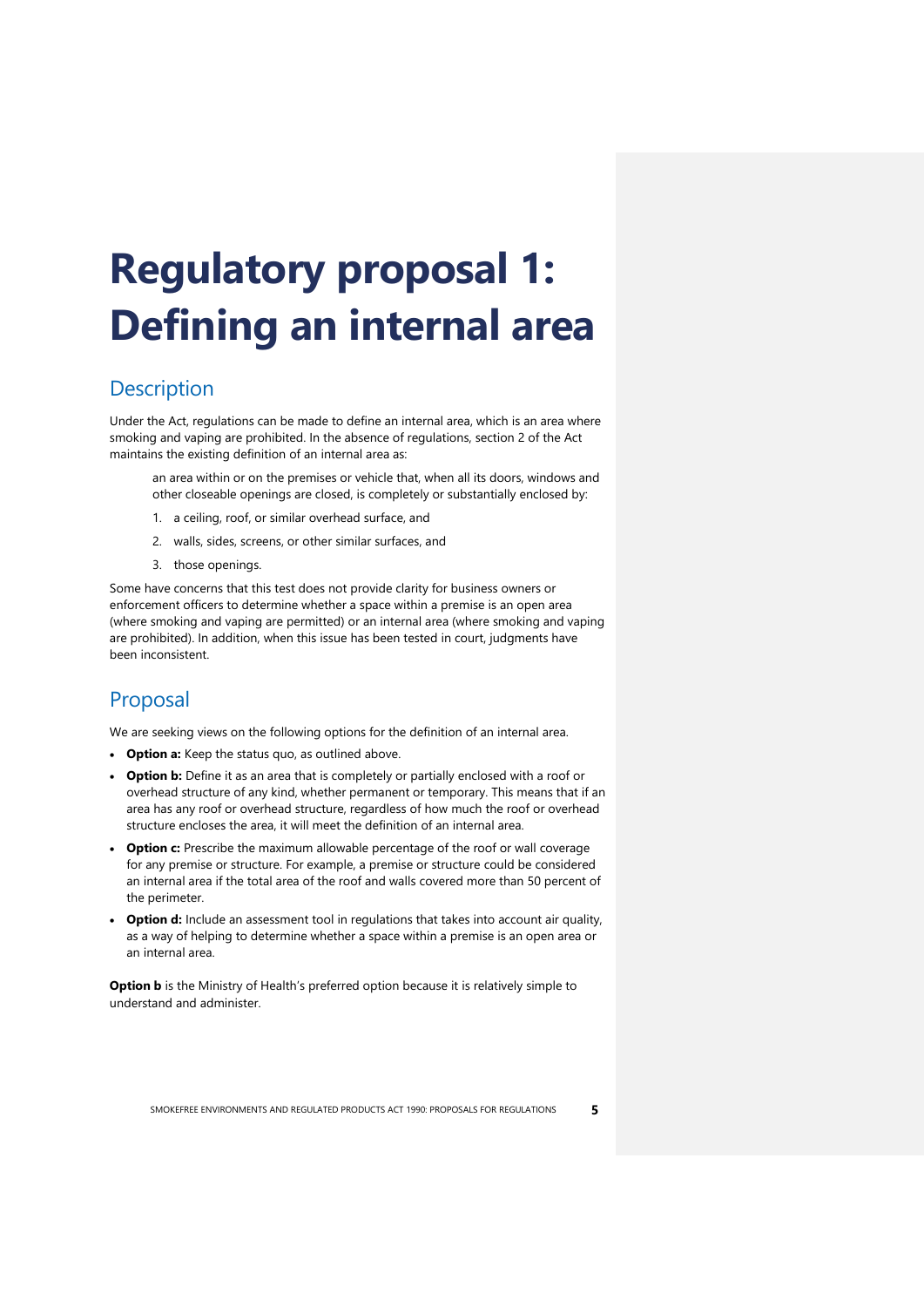## <span id="page-9-0"></span>Consultation questions

1. Which option do you support for the definition of an internal area and why?

Support Option B, ensuring that this also clearly applies to open stadiums and concerts especially as under 18 year olds can enter these.

2. If you support option c, or if option c were to proceed, would you support a 50 percent coverage threshold? If not, what threshold would you suggest and why?

N/A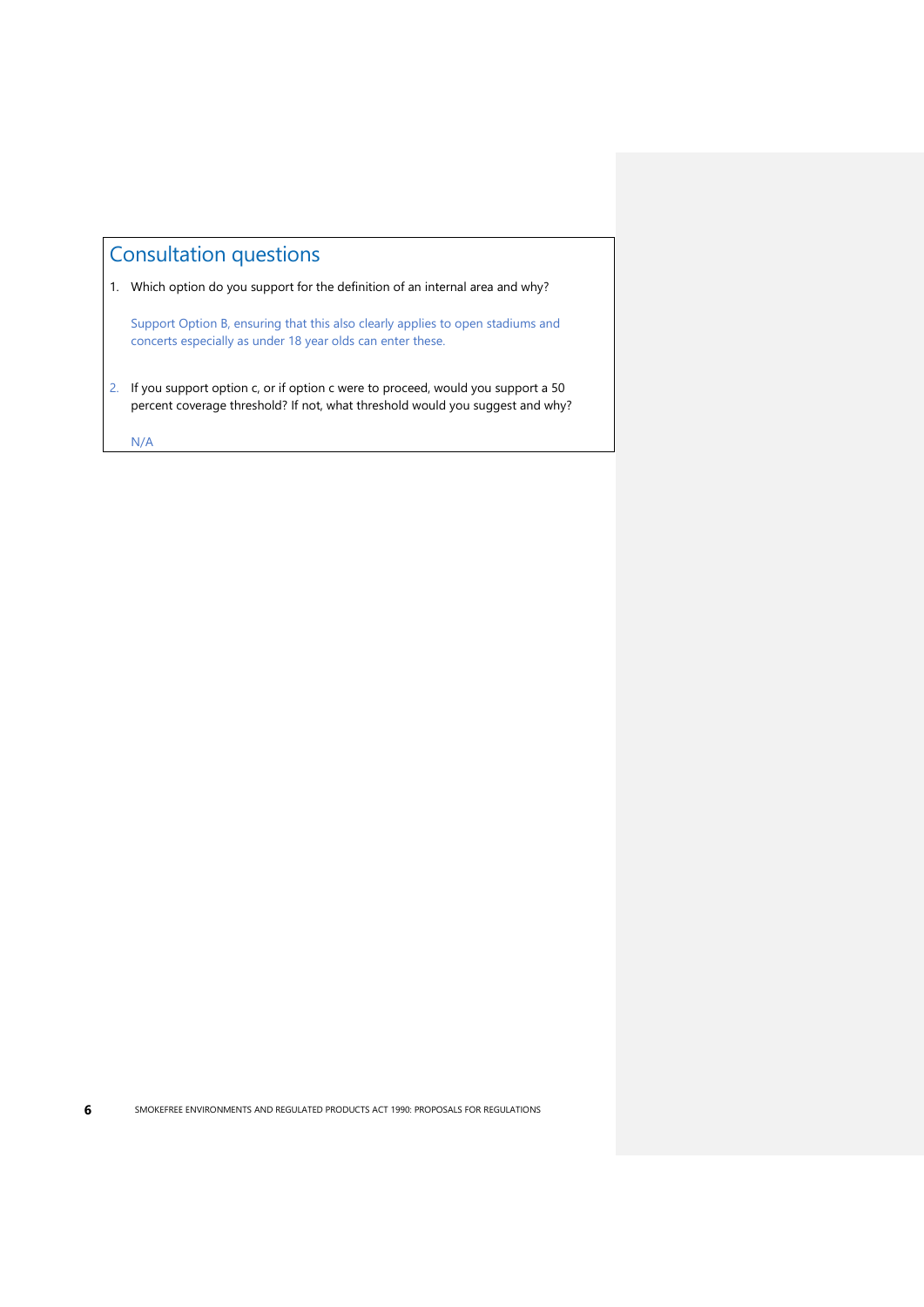# <span id="page-10-0"></span>**Regulatory proposal 2: Specialist vape retailer approvals**

#### <span id="page-10-1"></span>**Description**

Under section 14A of the Act, the Director-General of Health (Director-General) must not give a person approval to be a specialist vape retailer unless satisfied that:

- (a) the retail premises in which the vaping products are or will be sold are a fixed permanent structure, and
- (b) at least:
	- (i) 70 percent of the person's total sales from the retail premises are or will be from the sale of vaping products, or
	- (ii) 60 percent of the person's total sales from the retail premises are or will be from the sale of vaping products and the Director-General is satisfied that the lower threshold is appropriate in the circumstances, and
- (c) any requirements in regulations have been met.

Section 14A(4) states that, in determining whether the lower threshold is appropriate in the circumstances, the Director-General must, in accordance with regulations (if any), have regard to:

- (a) the geographic location of the retail premises, and
- (b) the population in relation to which the retailer carries out their business, and
- (c) any prescribed criteria.

#### <span id="page-10-2"></span>Proposal

The lower threshold of 60 percent may be appropriate in rural locations where smokers may have difficulty accessing the range of goods and services that an approved specialist vape retailer can provide. Guidance for applicants could set this out.

We do not propose to make regulations at this stage, but we will keep this matter under review.

#### <span id="page-10-3"></span>Consultation questions

3. Do you agree that being in a rural location should be a factor in determining whether to approve an application to be a specialist vape retailer with the lower threshold of

SMOKEFREE ENVIRONMENTS AND REGULATED PRODUCTS ACT 1990: PROPOSALS FOR REGULATIONS **7**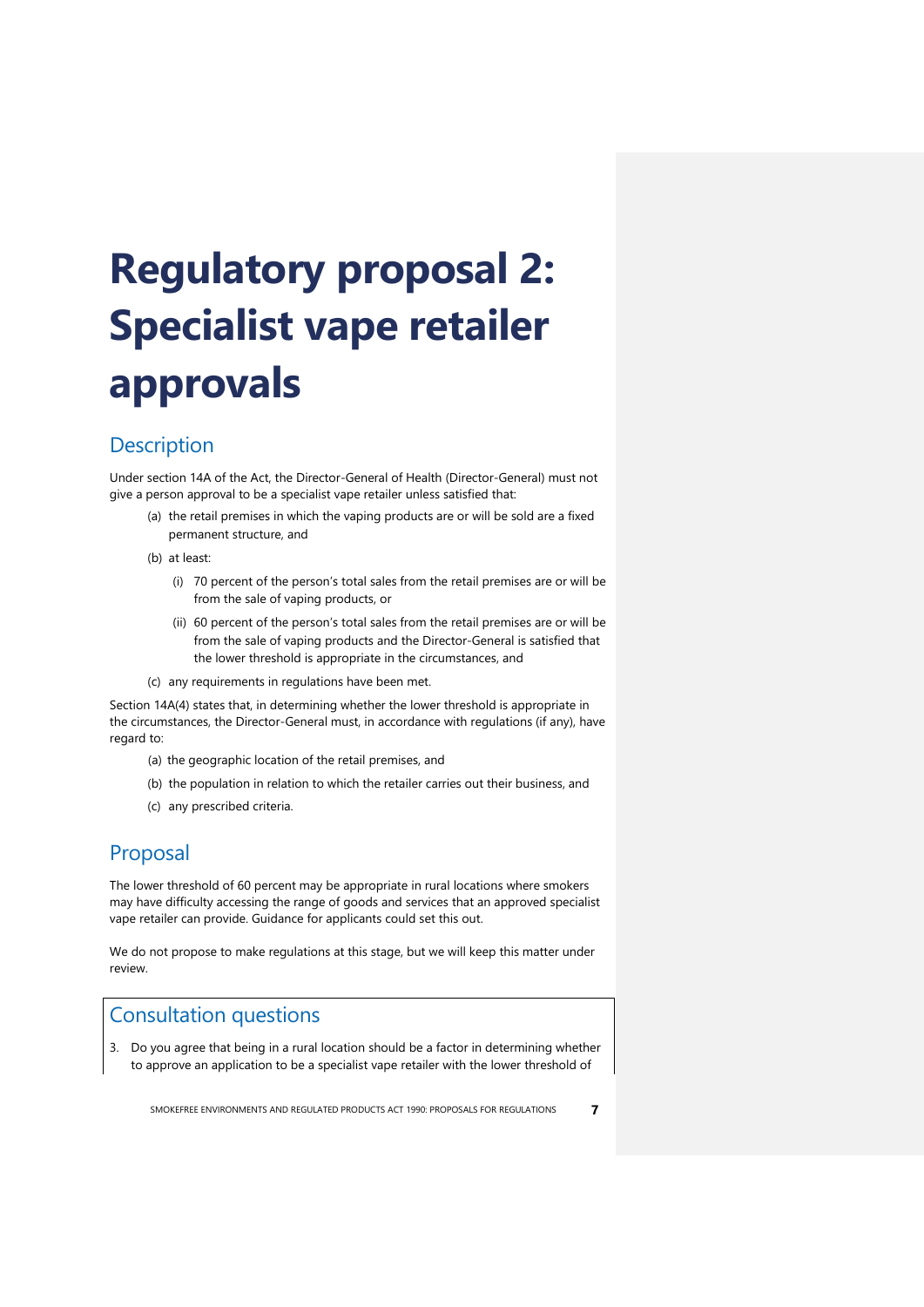60 percent of sales from vaping products?

The TSANZ support the higher threshold as to what a specialty vape shop is (>70%) regardless of location.

- 4. Are there any other criteria that should be considered when determining whether to approve an application to be a specialist vape retailer with the lower threshold of 60 percent of sales from vaping products?
- 5. Do you agree that regulations are not necessary at this stage? If not, what do you propose should be put in regulations?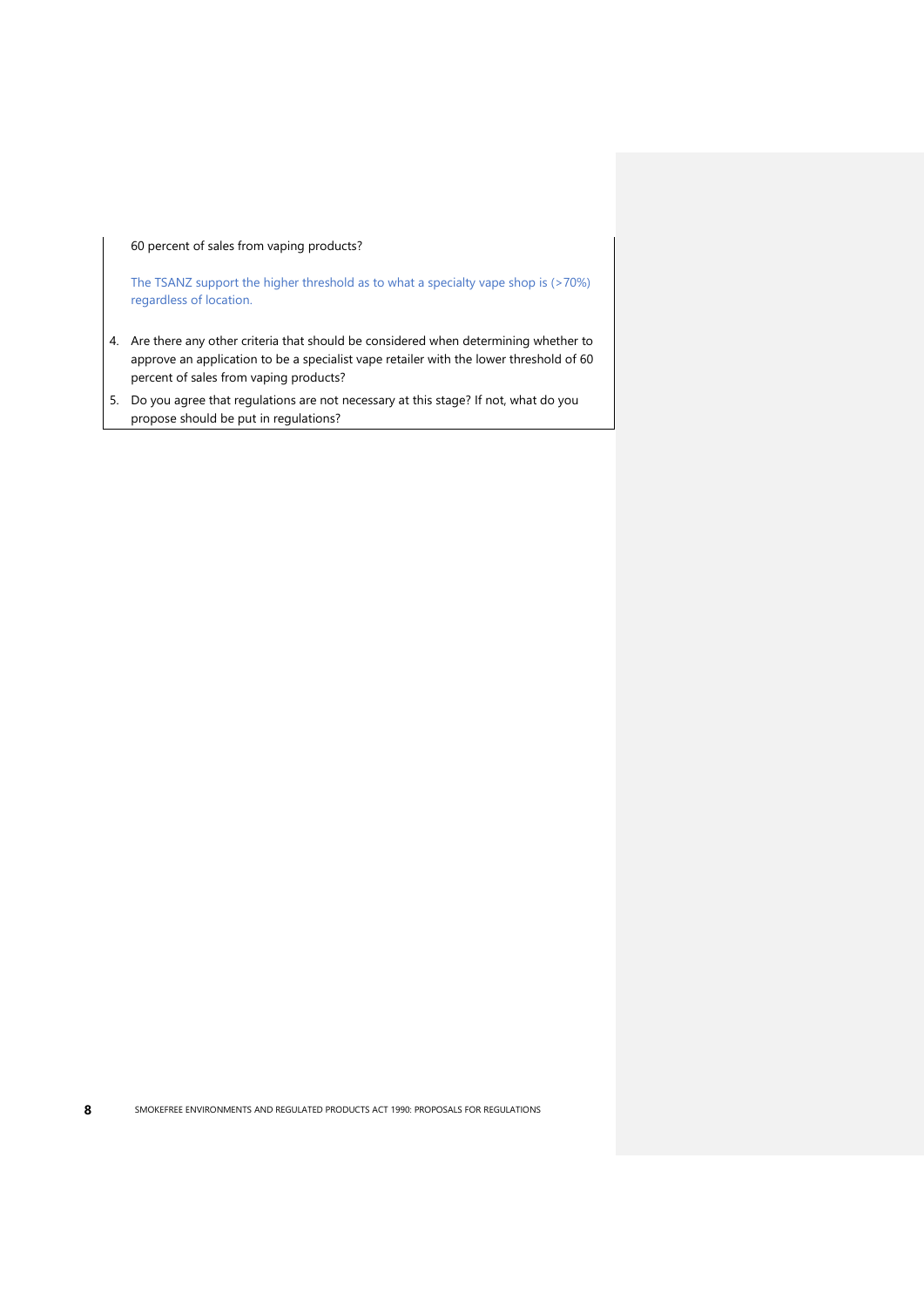# <span id="page-12-0"></span>**Regulatory proposal 3: Promotion, information and advice**

The Act prohibits the publication of a regulated product advertisement. Its very broad definition of 'regulated product advertisement and advertising' is that it:

- (a) means any words, whether written, printed, or spoken (including on film, video recording, or other medium, or broadcast or telecast), and any pictorial representation, design, or device, used to:
	- (i) encourage the use of a regulated product; or
	- (ii) notify the availability of a regulated product; or
	- (iii) promote the sale of a regulated product; or
	- (iv) promote smoking or vaping behaviour; and
- (b) includes:
	- (i) any trade circular, any label, and any advertisement in any trade journal; and
	- (ii) any depiction of a regulated product or a regulated product trade mark in a film, video recording, telecast, or other visual medium where in return for that depiction any money is paid, or any valuable thing is given, to any person; and
	- (iii) the use of the company name of a regulated product manufacturer in any advertisement or promotion to the public where the company name or any part of it is used as, or is included in, a regulated product trade mark.

Section 24 of the Act also sets out exemptions to this prohibition. We outline regulatory proposals for these provisions in sections 3.1 to 3.4 below.

# <span id="page-12-1"></span>**3.1 Display of vaping products in retail settings**

#### <span id="page-12-2"></span>**Description**

The Act allows the display of vaping products within any retail premises or any website, in accordance with any regulations that may be in force (section 24(1)(g)(i)).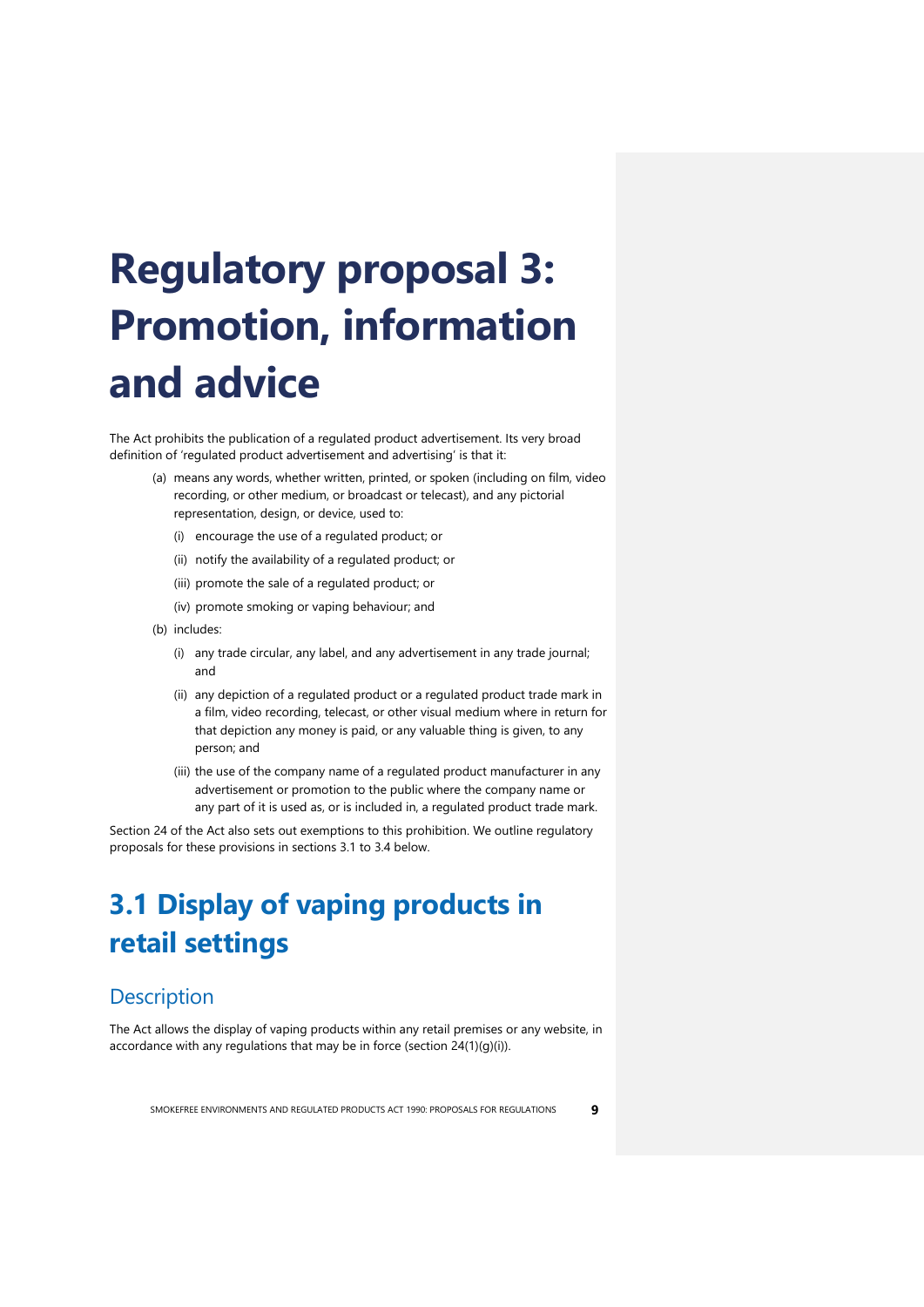In submissions to the Health Committee, some individuals and organisations raised concerns about the public visibility of vaping products. Some of these submitters made the following suggestions that could be incorporated into regulations.

- Do not allow vaping products to be visible from outside any retail premise, as a way of protecting children and young people from being attracted to them.
- Prohibit window displays of vaping products, as a way of protecting children and young people from being attracted to them.
- Put constraints on how vaping products may be displayed within retail stores (other than approved specialist vape premises). For example, prohibit them from being placed next to confectionery or limit large colourful displays that may be attractive to children and young people.

### <span id="page-13-0"></span>Proposal

The Ministry of Health considers that existing displays of vaping products within retail premises or on websites (which are now required to be R18) are not problematic. In forming this view, we have taken account of the need to balance protections for children and young people with policies to make it easier for smokers to switch to a less harmful alternative.

We do not, at this stage, propose to make regulations to control the display of vaping products. We will keep this matter under review.

## <span id="page-13-1"></span>Consultation question

6. Do you agree that the display of vaping products should not be regulated at this stage? If you do not agree, what controls do you think should be put in place and why?

The TSANZ disagrees. We believe that anywhere that sells vapes/vaping products should not be allowed to display vapes/vaping products in windows.

**Commented [P1]:** We agree with these suggestions.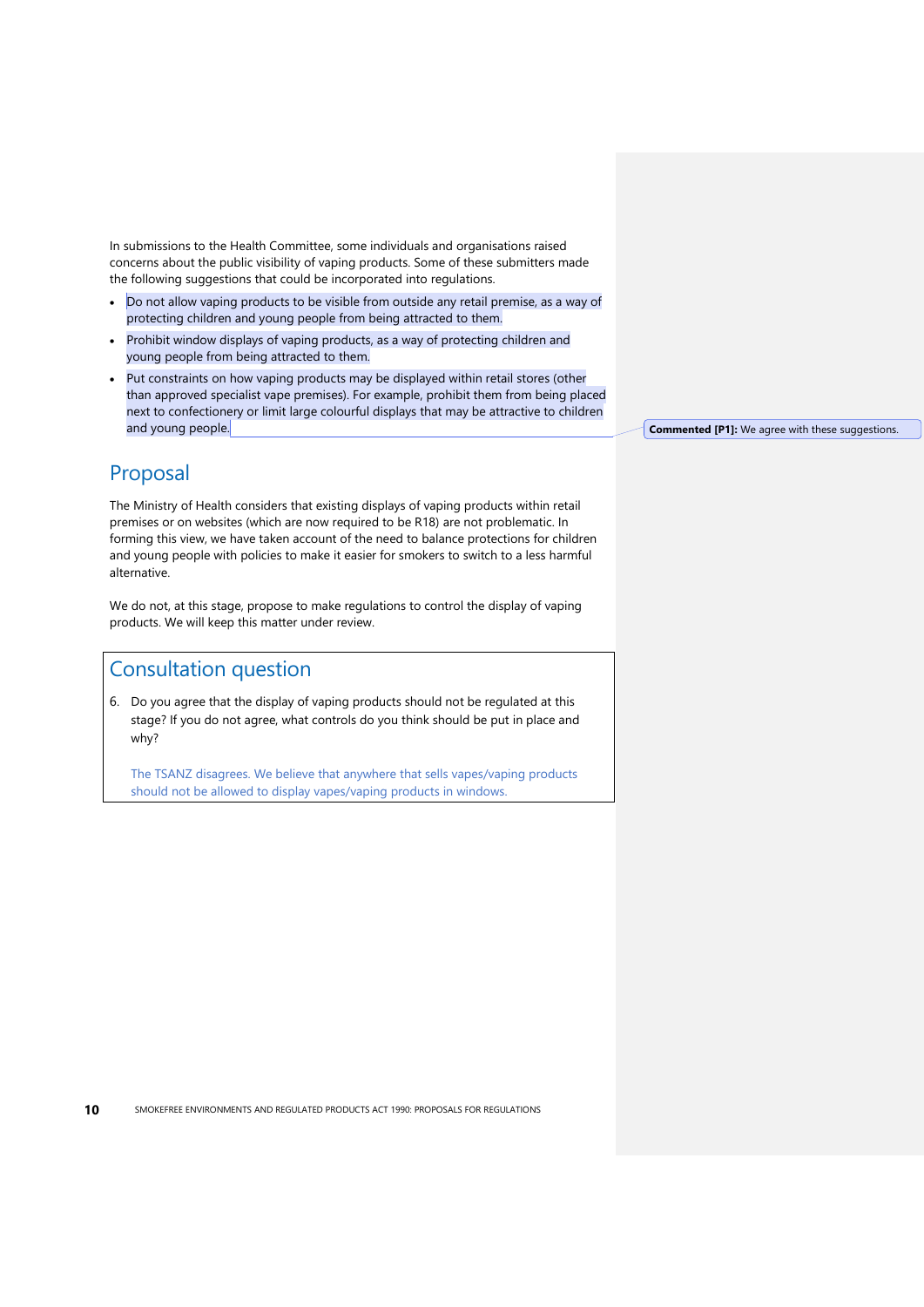# <span id="page-14-0"></span>**3.2 Price lists given to retailers for tobacco only**

### <span id="page-14-1"></span>**Description**

Section 24(a) of the Act allows manufacturers to provide their price lists to retailers if the price list:

- (i) complies with regulations
- (ii) includes the health messages required by or under Part 3.

This provision can apply to all regulated products. Its purpose is to prevent price lists from being used for promotional purposes (eg, to provide information to retailers on volume incentive schemes and product promotions).

### <span id="page-14-2"></span>Proposal

We propose making regulations restricting the information that a manufacturer's price list for tobacco products can include to the:

- brand name
- brand variant
- quantity
- price
- required health warning (which must be displayed on a price list for any regulated product).

We do not propose to regulate manufacturers' price lists to retailers for vaping products because vaping products are exempt from many of the restrictions on promotion that apply to tobacco products.

#### <span id="page-14-3"></span>Consultation questions

7. Do you support the proposal to restrict the information allowed on manufacturers' price lists for tobacco products?

TSANZ supports this proposal. We believe it to be of upmost important that the health warning display if nicotine is an additive, as well as the concentration of nicotine if present.

8. Is there any other information that you consider should be allowed on manufacturers' price lists for tobacco products? If so, what do you propose?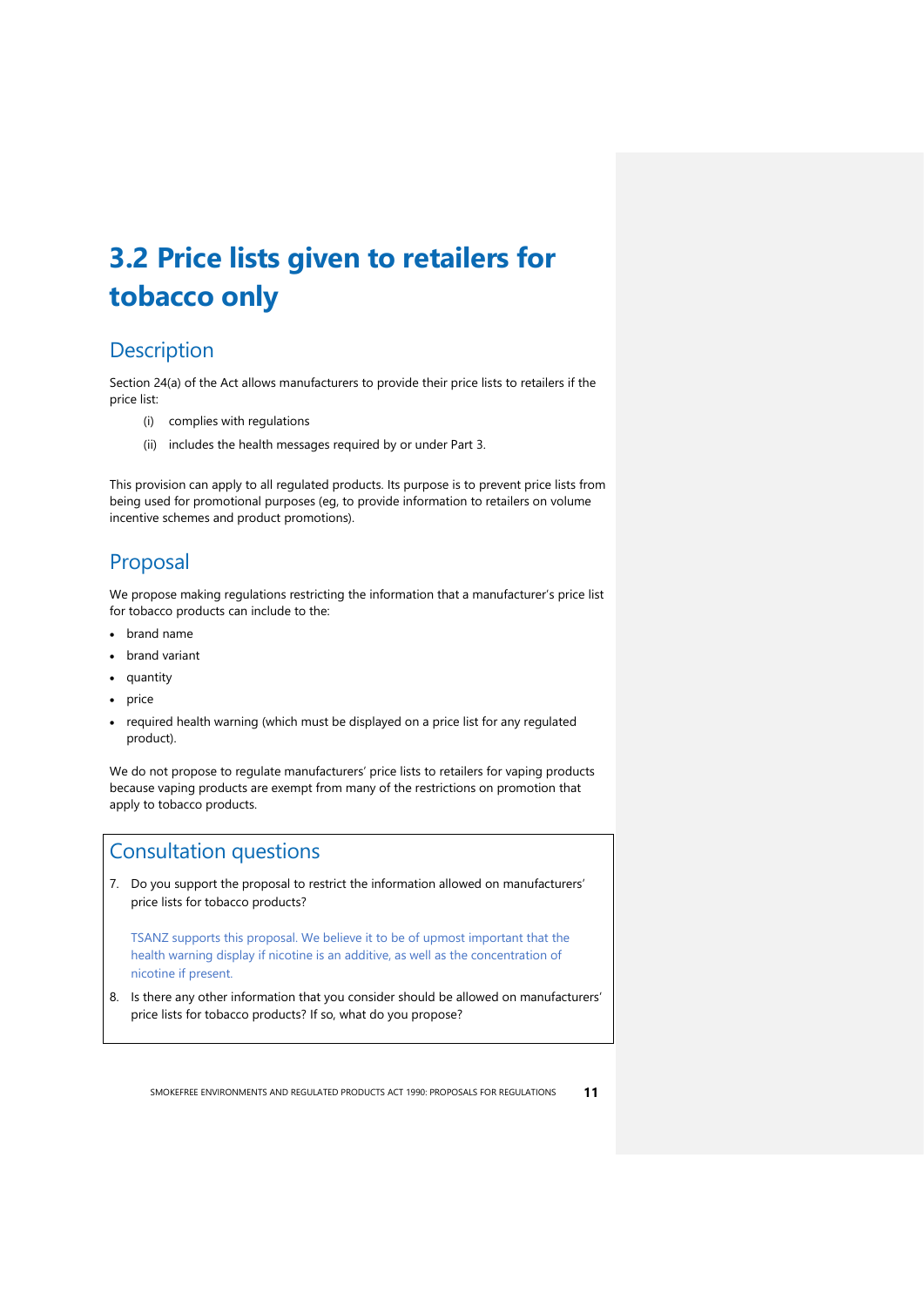## <span id="page-15-0"></span>**3.3 Public health messages**

#### <span id="page-15-1"></span>**Description**

Under the Act, a public service, or an individual or organisation that is funded (either wholly or partly and either directly or indirectly) by a public service, may publish a public health message issued by the Director-General of Health for the purposes of the Act or any of its parts (section 24(1)(f)).

The intent of this provision is to enable public messaging to support the purposes of the Act. Such purposes include supporting smokers to switch to regulated products that are less harmful than smoking and discouraging non-smokers, especially children and young people, from taking up vaping or using smokeless tobacco products.

### <span id="page-15-2"></span>Proposal

The Director-General of Health has issued the Vaping Facts website as a public health message under section 24(f) of the Act. This means that a public service or any individual or organisation that is publicly funded can publish messaging consistent with Vaping Facts.

<span id="page-15-3"></span>To view Vaping Facts, go to: **<https://vapingfacts.health.nz/>**

#### Consultation question

9. Do you consider that other information, beyond the information that Vaping Facts already outlines, should be designated as a public health message issued by the Director-General of Health for public services and any publicly funded individuals or organisations to use? If so, what do you propose?

TSANZ propose that the Don't Get Sucked In website should be referred to as a source of information considering the calibre and expertise of the VEAG.

**12** SMOKEFREE ENVIRONMENTS AND REGULATED PRODUCTS ACT 1990: PROPOSALS FOR REGULATIONS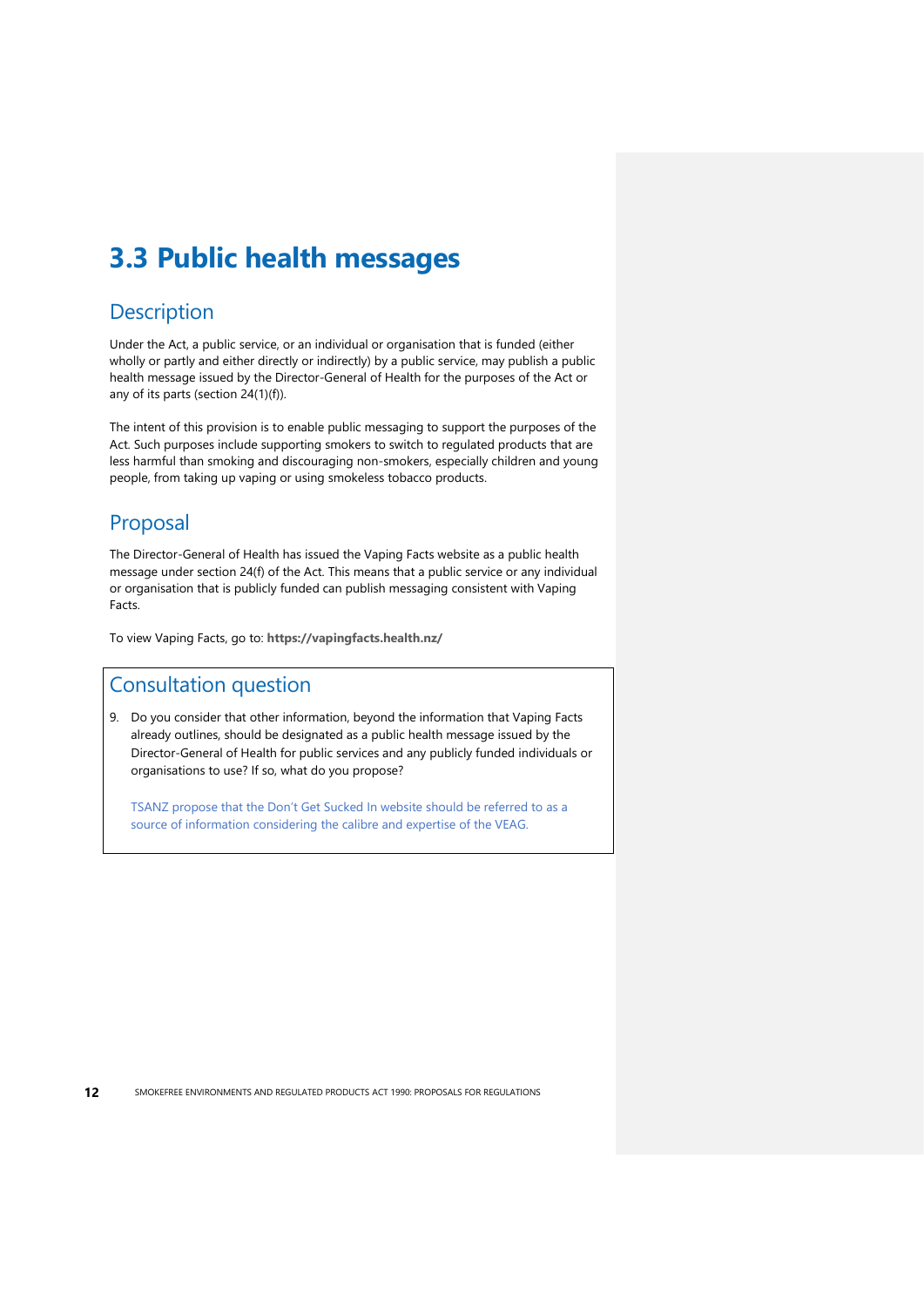# <span id="page-16-0"></span>**3.4 Vaping product information in retail settings**

### <span id="page-16-1"></span>**Description**

The Act allows for the provision of information (in any medium) relating to vaping products within retail premises or on retailers' websites, in accordance with any regulations that may be in force (section 24(1)(g)(ii)).

In the absence of regulations, a retailer may provide information within their retail premises or on their website about vaping being a less harmful alternative to smoking (section 24(1)(g)(iii)).

### <span id="page-16-2"></span>Proposal

We propose making regulations that set out the following authorised harm-reduction statements that may be displayed within retail premises or on retailers' websites:

- 'If you are a smoker, switching completely to vaping is a much less harmful option.'
- 'Switching completely from smoking to vaping will reduce harms to your health.'
- 'Completely replacing your cigarette with a vape will reduce harms to your health.'

We also propose that the regulations restrict the format to written information, and to a black-and-white sign in lettering no larger than the Helvetica 70 pt typeface (which is consistent with current requirements for notices about tobacco products). The reason for specifying the format is to ensure that the information does not cross over into advertising.

If you are a smoker, switching completely to vaping is a much less harmful option

**Commented [P2]:** Signage that reflects "If you are a smoker switching completely to vaping is a less harmful option with the goal to quit smoking and vaping" would be beneficial.

**Commented [P3]:** We recommend changing this wording to "If you are a smoker, completely switching to vaping is a less harmful option".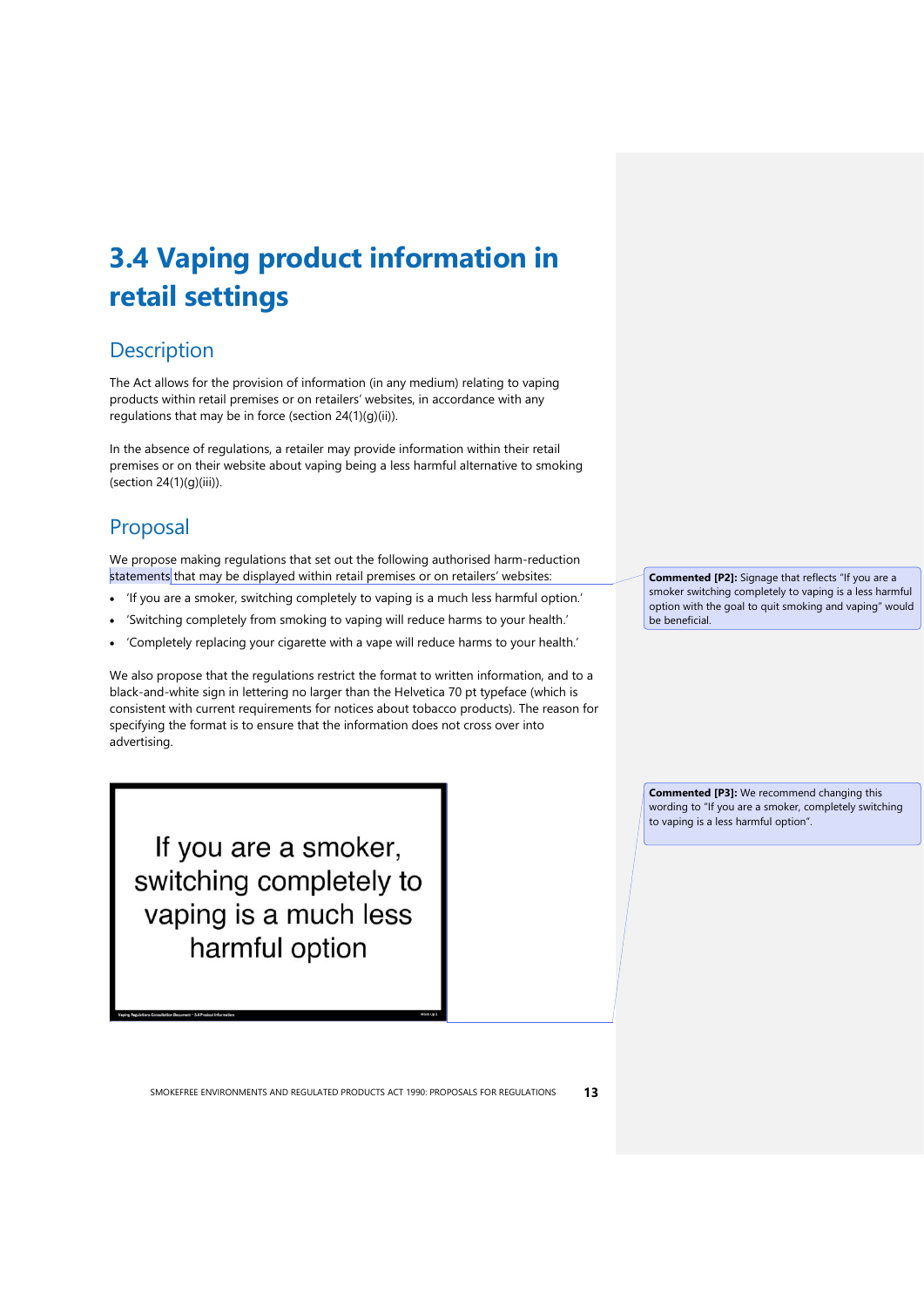Switching completely from smoking to vaping will reduce harms to your health

Completely replacing your cigarette with a vape will reduce harms to your health

The intention of these regulations is to give smokers accurate information to support their transition from smoking to vaping.

This proposal does not impact oral communications within retail premises, provided they fall within the exemptions set out in section 27(3) of the Act. That is, the oral communications must fall into one of these categories:

- (a) communications made in response to a product request that do no more than identify the regulated products available for purchase and indicate their price
- (b) communications encouraging smokers to switch to a product that is less harmful than smoking
- (c) any information by a specialist vape retailer to customers within their approved premises
- (d) information by a specialist vape retailer relating to the safe use of regulated products available for purchase in their approved premises.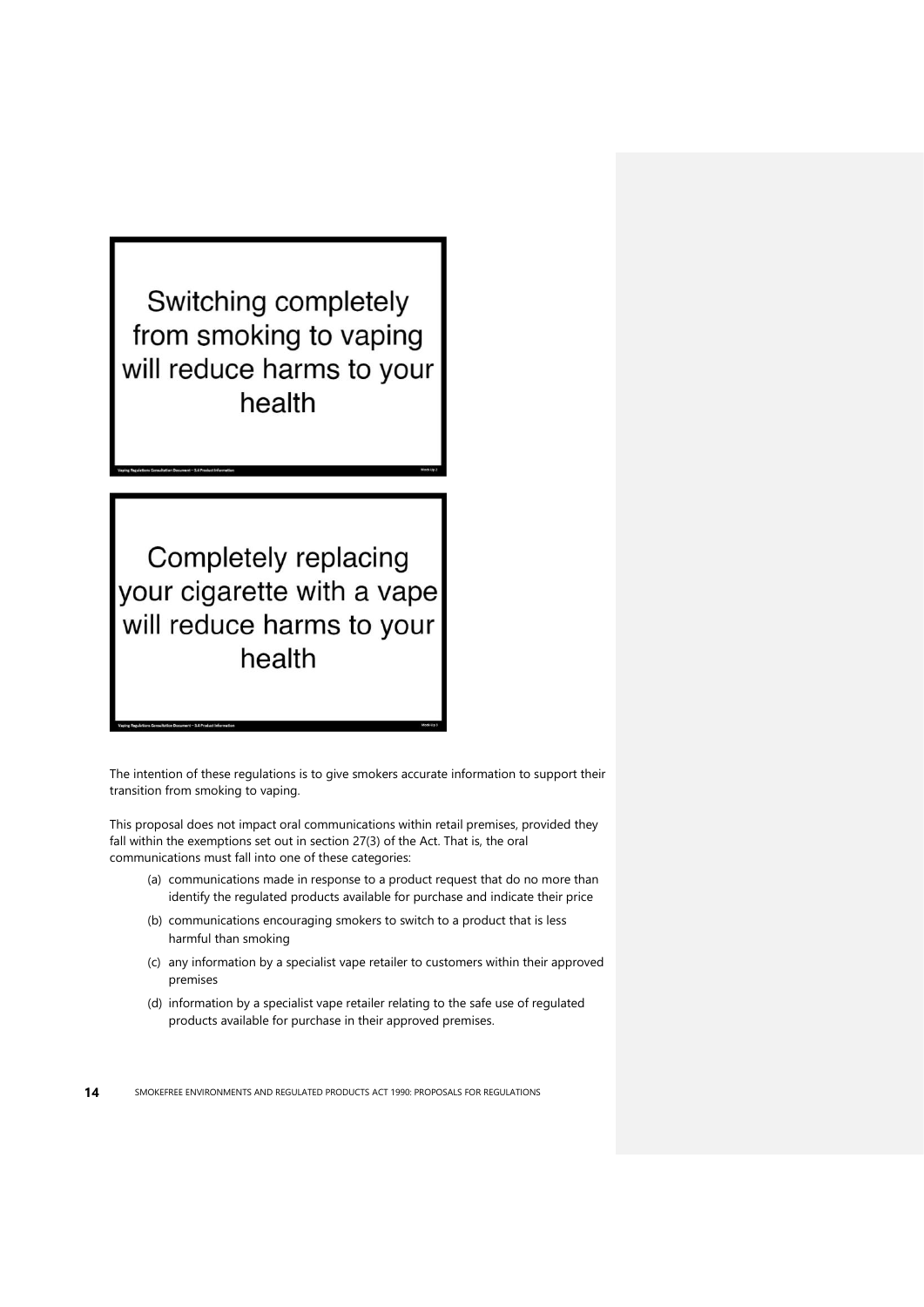The Act allows regulations to be made for (c) and (d) above. However, the Ministry of Health considers doing so is unnecessary at this stage. We will keep this matter under review.

#### <span id="page-18-0"></span>Consultation questions

- 10. Do you support limiting information about vaping products in retail premises and on retailers' websites to written authorised statements (other than permitted oral communications)? If not, what do you propose?
- 11. Do you support the proposed statements? If not, what do you propose?

TSANZ do not support the proposed statements in full; currently there is no public health messaging/signage around quitting vaping. Vaping is not without harm, and should only be used by current smokers with the goal to quit vaping as well.

TSANZ also suggest the addition of another statement "Vaping whilst continuing to smoke is more harmful than either alone" (or something similar).

12. Do you support limiting the format of these notices so that they are consistent with tobacco product notices? If not, what do you propose?

## <span id="page-18-1"></span>**3.5 Product availability notices in retail premises**

#### <span id="page-18-2"></span>**Description**

The Act (section 25(1)(b)) allows retailers to display a notice for the public inside their place of business that:

- 1. does no more than indicate, using only printed or written words, the fact that regulated products in general are available for purchase in that place and the location or locations where they may be purchased, and
- 2. complies with any requirements in regulations.

Many retailers are likely to choose not to put up availability notices, as retail premises may display vaping products. However, some may wish to put up such notices.

Existing regulations under the Smokefree Environments and Regulated Products Act 1990 detail the requirements for availability notices for tobacco products.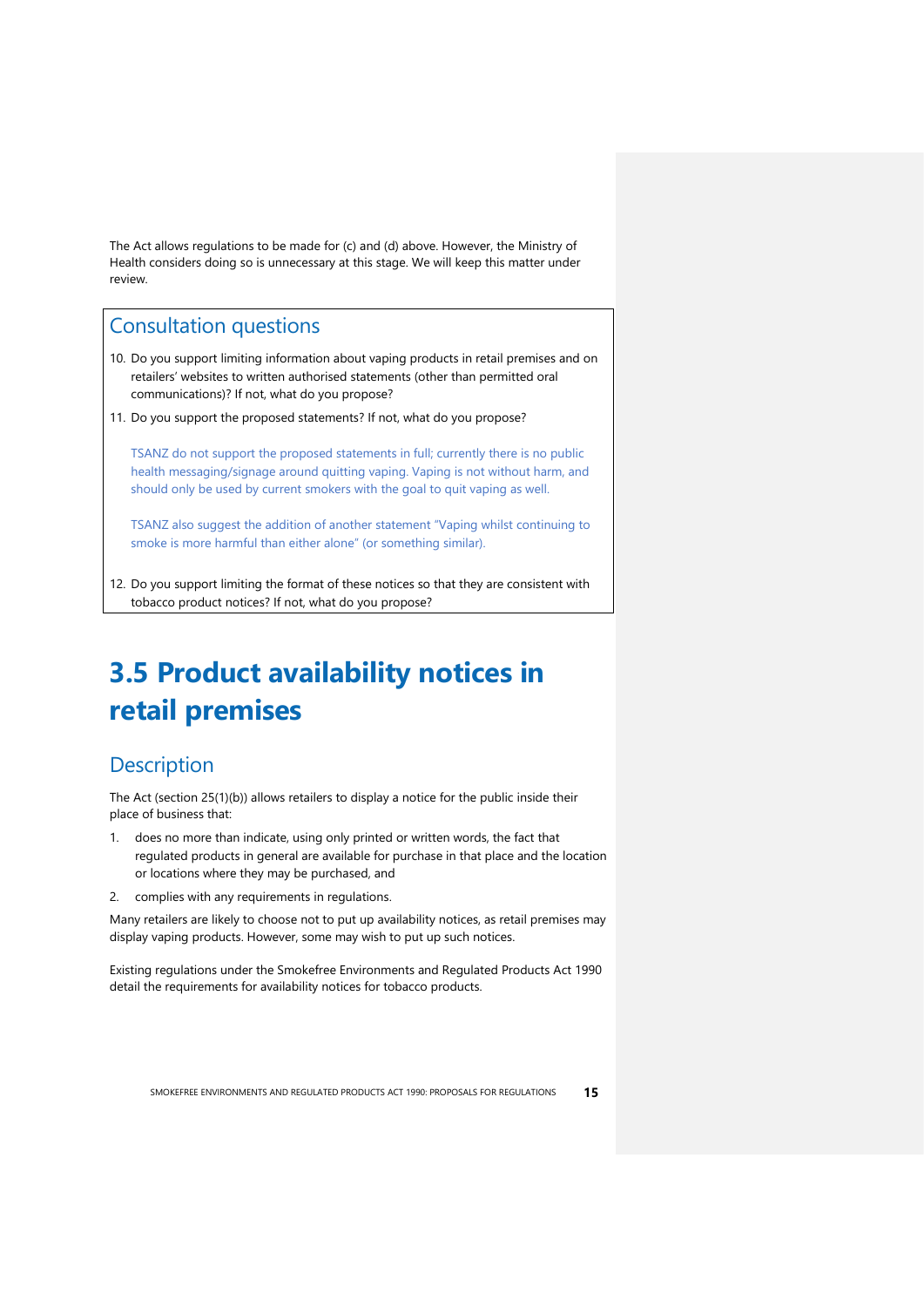#### <span id="page-19-0"></span>Proposal

We propose aligning notices for vaping products with those for tobacco products, with amendments where necessary, by allowing:

- one A4 notice if the retailer's place of business is less than 200 square metres in area
- no more than two A4 notices if the retailer's place of business is 200 square metres or more, but no more than 500 square metres in area
- no more than three notices if the retailer's place of business is more than 500 square metres in area.

The notice must contain only:

- the brand, brand variant and price of the product written in black lettering that is no larger than the Helvetica 16 pt typeface
- the relevant health warning statements in lettering no larger than the Helvetica 70 pt typeface
- the words 'no sales to persons under the age of 18' in lettering no smaller than the Helvetica 40 pt type face.

# **VAPING PRODUCTS AVAILABLE HERE**

No sales to persons under the age of 18

The intention of these regulations is to enable a business to indicate that a regulated product is available for purchase while ensuring that this does not cross over into advertising.

#### <span id="page-19-1"></span>Consultation question

13. Do you support the proposal to align availability notices for vaping products with those for tobacco products? If not, what do you propose?

TSANZ recommends changing the wording. The signage should indicate that these are "Quit Smoking" Vaping Products, otherwise it is simply advertising that vaping products are being sold.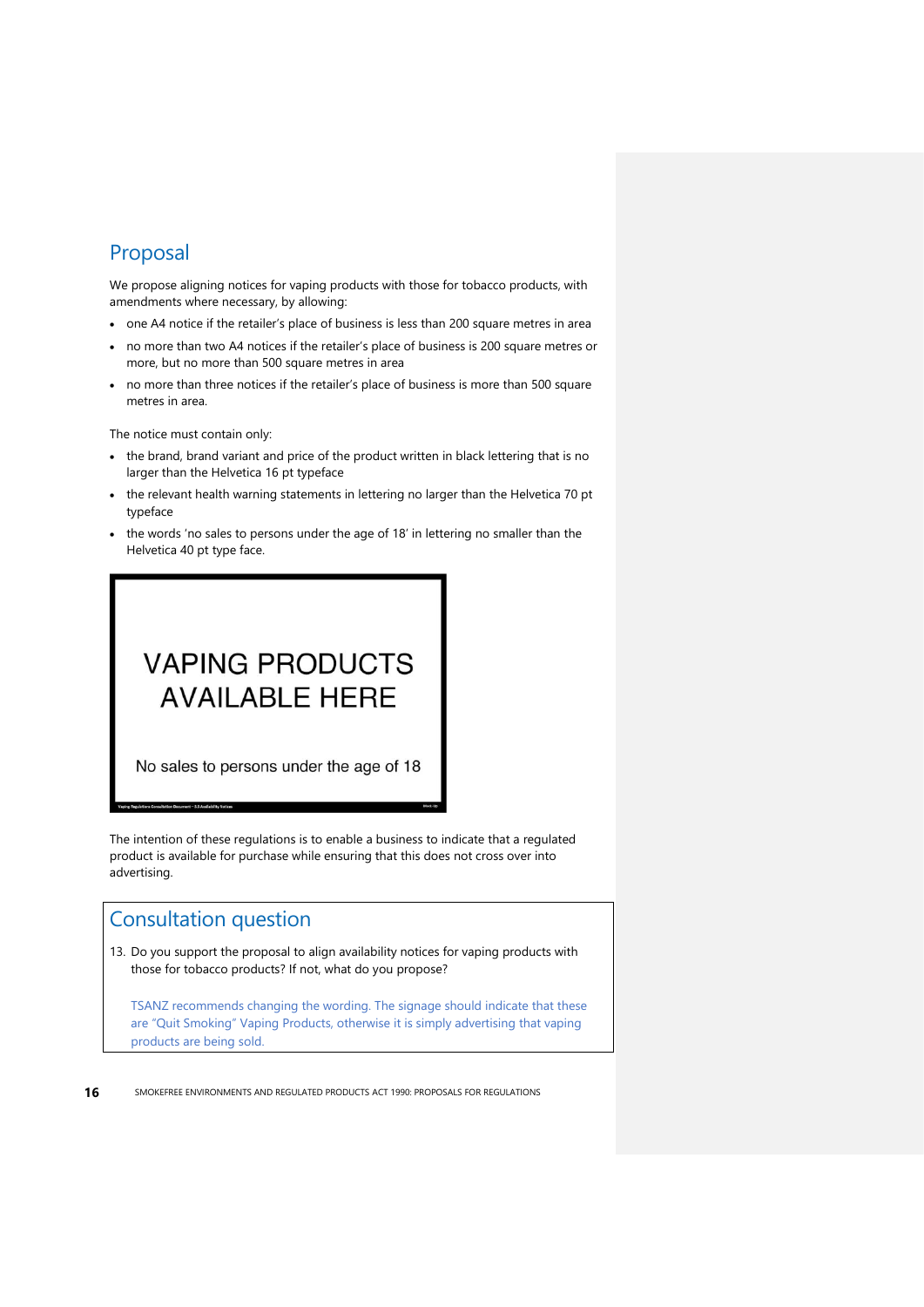# <span id="page-20-0"></span>**3.6 Point-of-sale information on purchase age**

### <span id="page-20-1"></span>**Description**

Under the Act, regulations may be made requiring retailers to display R18 notices at each point-of-sale at the person's place of business and on their websites.

Tobacco products have no mandatory requirements for R18 notices at point-of-sale.

## <span id="page-20-2"></span>Proposal

We propose to have a mandatory requirement for retailers to display R18 notices at each point-of-sale for vaping products. This is because vaping products may be on display and accessible to children and young people under the age of 18 years.

The notice must be white with black lettering and contain only:

- the relevant health warning statements
- the words 'no sales to persons under the age of 18'.

## Vaping Products may contain nicotine, which is a highly addictive substance

No sales to persons under the age of 18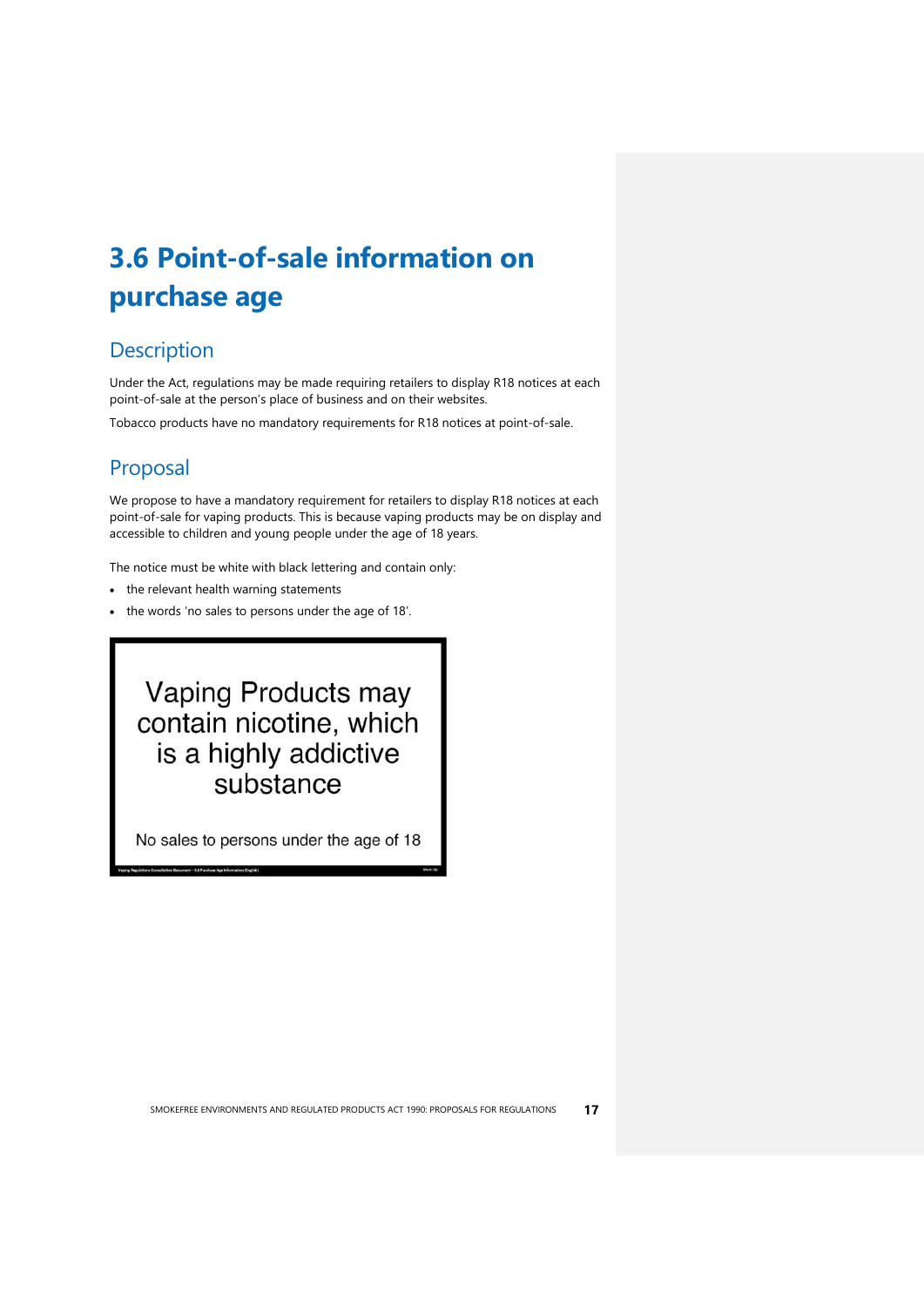## <span id="page-21-0"></span>Consultation questions

14. Do you agree there should be a requirement for retailers to display purchase age (R18) notices at each point-of-sale? If not, why not?

TSANZ agrees that there should be a requirement for retailers to display purchase age notices at each point-of-sale.

15. Do you support the proposed wording and presentation requirements? If not, what do you propose?

TSANZ proposes that on every sign there should be:

- <span id="page-21-1"></span>1) Vaping products are for smokers only
- 2) The end goal is to quit vaping as well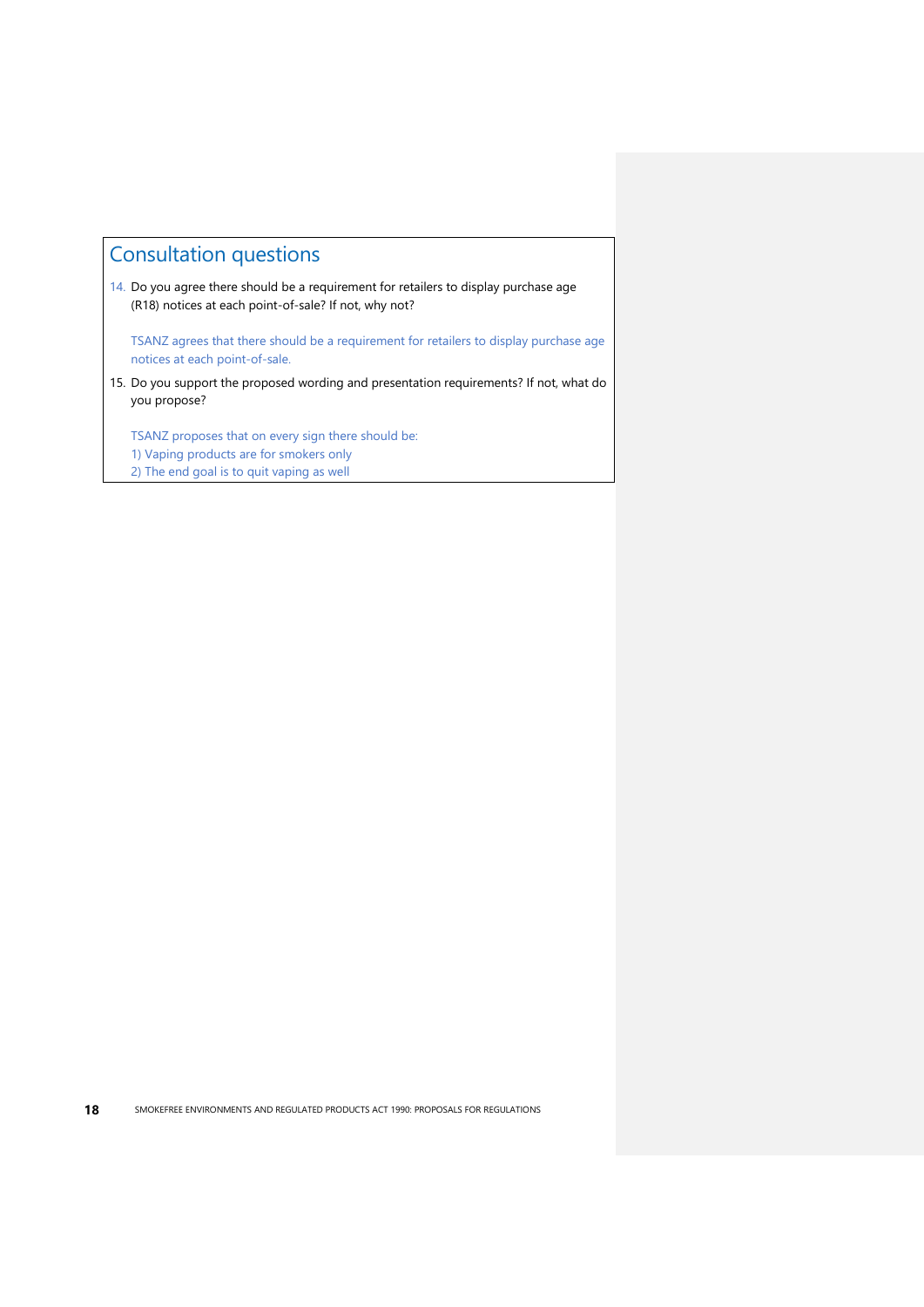## **3.7 Suitably qualified health workers**

#### <span id="page-22-0"></span>**Description**

Under the Act, a 'suitably qualified health worker' can provide any advice or messages to an individual or group for the purpose of supporting the individual or group to transition from smoking to vaping. A 'suitably qualified health worker' is defined in the Act (section 2(1)) as:

- (a) a registered health practitioner, or
- (b) a person who:
	- (i) has completed the Stop Smoking Practitioners Programme (SSPP) certified by the New Zealand Qualifications Authority (the **programme**), or
	- (ii) is undertaking the programme and is being supervised by a person who has completed the programme, or
	- (iii) is a peer support worker and is being supervised by a person who has completed the programme, or
- (c) a person specified by the Director-General by notice in the *Gazette*.

#### <span id="page-22-1"></span>Proposal

We do not propose adding any other category of person to the definition of 'suitably qualified health worker' at this stage. We will keep this matter under review.

#### <span id="page-22-2"></span>Consultation question

16. Do you agree that no additional category of person should be added to the definition of 'suitably qualified health worker'? If you do not agree, which category do you think should be added and why?

If vaping products are being messaged by the MoH and sold by suppliers as smoking cessation products, then all retailers that provide these (speciality or not) must have an employee on site who holds the SSPP qualification to provide advice smoking cessation. The cost for this course is \$230 per course applicant, and this cost should come out of the retailers budget. This requirement must be mandatory.

The retailer must have the SSPP certificates and employees name clearly displayed in their store, and they must have smoking cessation MoH literature/contacts available within the store and offered at time of purchase.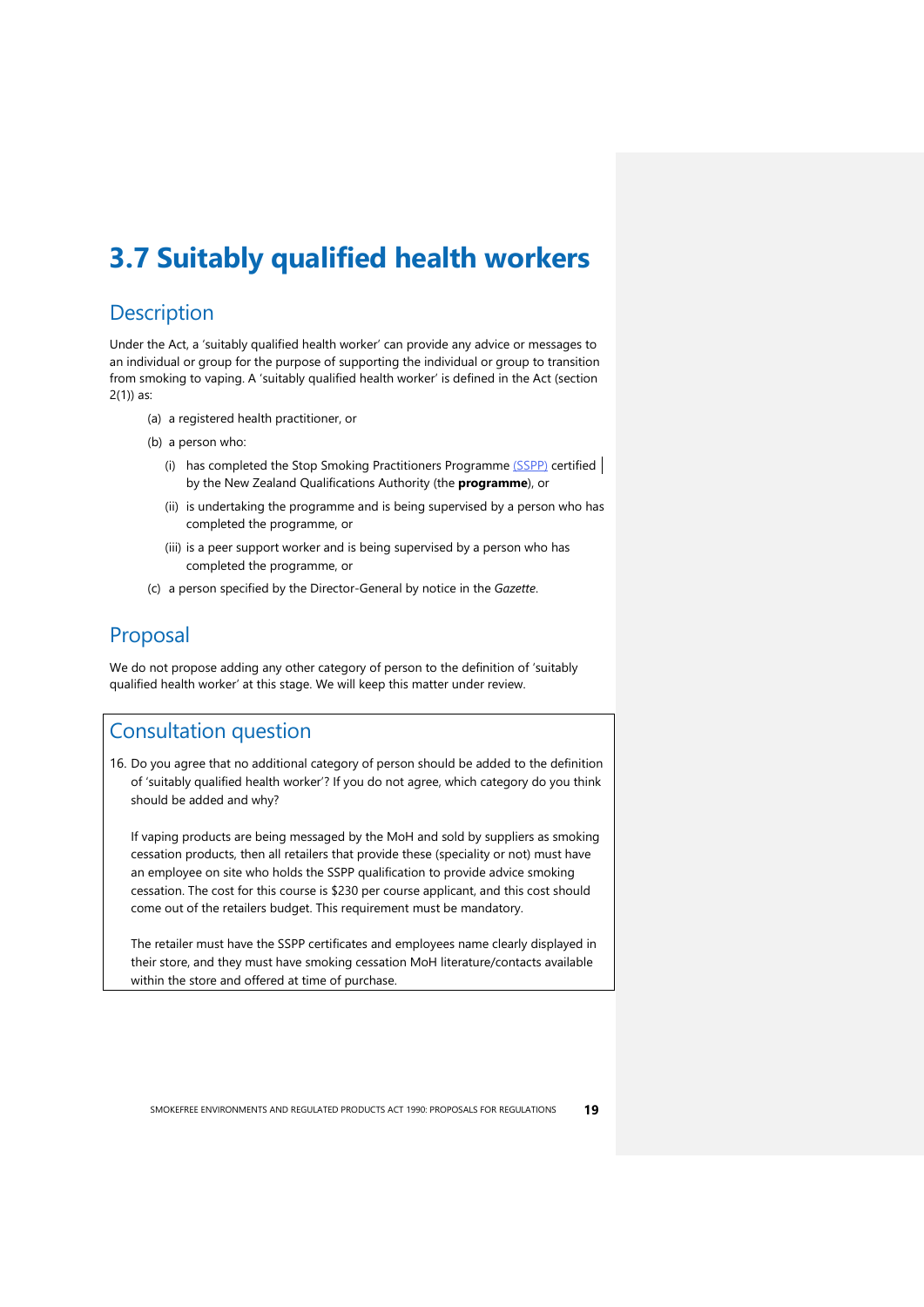# <span id="page-23-0"></span>**Regulatory proposal 4: Packaging**

### <span id="page-23-1"></span>**Description**

The Act requires the packaging of a regulated product to comply with any requirements set out in regulations (section 50).

New Zealand has standardised packaging requirements in place for tobacco products, which include pictorial health warnings. The Ministry of Health considers the existing requirements for tobacco products are not appropriate for products that are not smoked.

## <span id="page-23-2"></span>Proposal

We propose to set tailored requirements for vaping products and smokeless tobacco products that acknowledge the relatively low risk of these products compared with smoked tobacco products. The Government has publicly indicated its intention to follow the United Kingdom packaging requirements, which are based on the European Union Tobacco Products Directive (TPD).

A pictorial example is provided below:



For the UK regulations, go to: **<https://www.legislation.gov.uk/uksi/2016/507/contents/made>**

For the TPD, go to: **[https://ec.europa.eu/health//sites/health/files/tobacco/docs/dir\\_201440\\_en.pdf](https://ec.europa.eu/health/sites/health/files/tobacco/docs/dir_201440_en.pdf)**

Packaging requirements for vaping products

**Health warning panel**. We propose that any package of a vaping product that contains nicotine must carry the required health warning in English and te reo Māori. That health warning is:

**20** SMOKEFREE ENVIRONMENTS AND REGULATED PRODUCTS ACT 1990: PROPOSALS FOR REGULATIONS

**Commented [P4]:** Nicotine quantity must be clearly displayed on all packages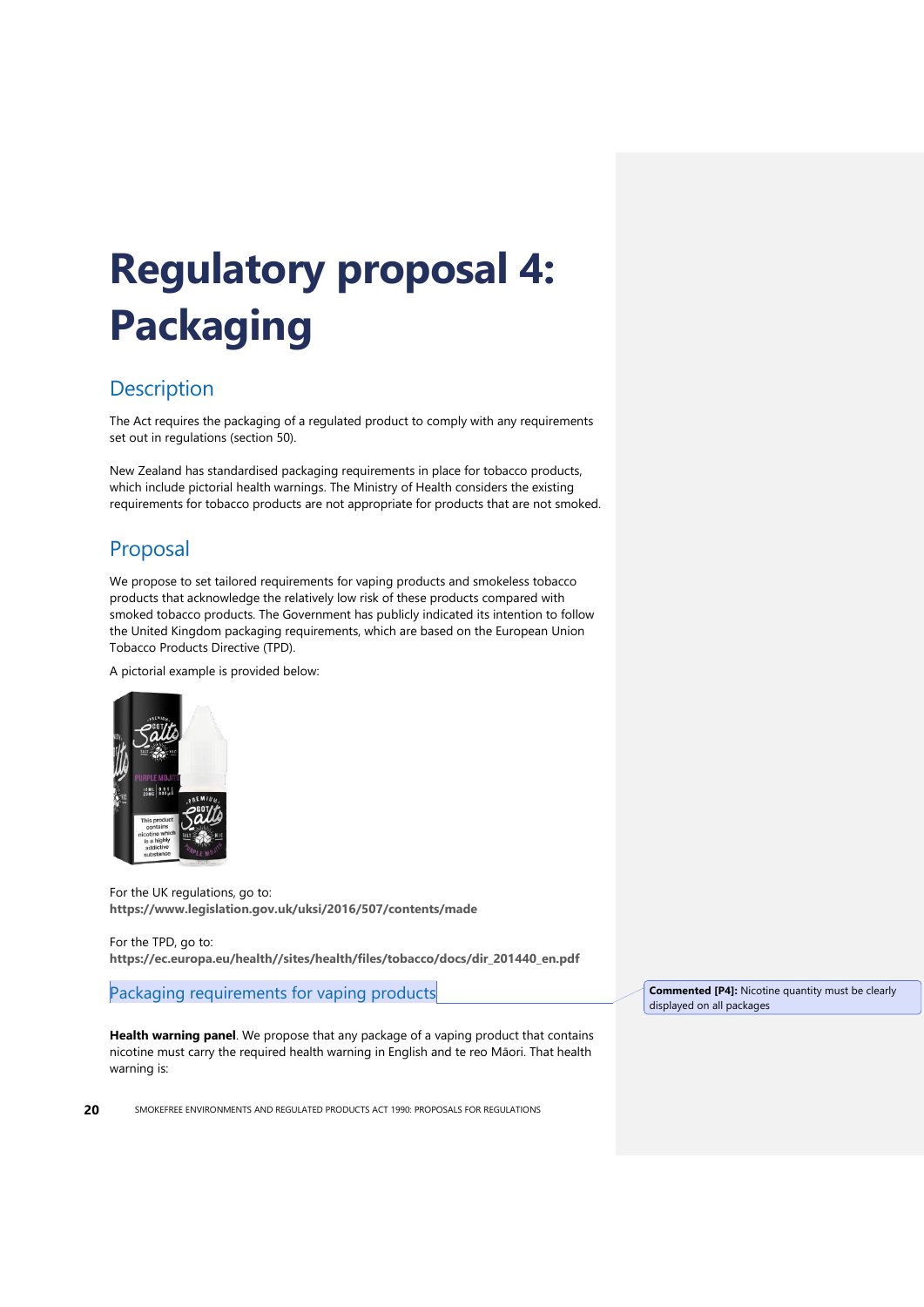This product contains nicotine which is a highly addictive substance.

He nikotīni kei roto i tēnei mea, he matū tino whakawara.

We propose that the health warning must:

- appear on both the front and the back surfaces of the package
- cover 32 percent of the area of each of those surfaces, calculated in relation to the area of the surface when the package is closed
- be in black Helvetica typeface on a white background
- be in a font size that makes the text occupy the greatest possible proportion of the surface area reserved for it
- appear at the centre of that area
- be parallel to the main text on the surface concerned.

**Product presentation**. In addition to the proposed health warning requirements, we propose that the package of a vaping product may not include any element or feature that:

- 1. promotes a vaping product or encourages its consumption by creating an erroneous impression about its characteristics, health effects, risks or emissions
- 2. suggests that a particular vaping product:
	- (a) is less harmful than other vaping products
	- (b) has vitalising, energising, healing, rejuvenating, natural or organic properties
	- (c) has other health or lifestyle benefits
- 3. refers to taste, smell or other additives (except flavourings) or the absence of any such thing
- 4. resembles a food or a cosmetic product
- 5. suggests that a particular vaping product has improved biodegradability or other environmental advantages
- 6. suggests economic advantage by including printed vouchers or offering discounts, free distribution, two-for-one or other similar offers.

The elements and features referred to in 1 to 6 above include (but are not limited to) text, symbols, names, trade marks, or figurative or other types of sign.

**Product labelling.** We propose that vaping substance containers must include specific information on their labels. Appendix A sets out our full proposal for product safety requirements.

**Safety messaging**. We propose that the label of vaping substance containers must include the following statements, or words with the same meaning:

- 'CAUTION: Keep out of reach of children or pets.'
- 'Wash contact area thoroughly if skin, eye or mouth contact with the substance occurs.'
- 'Do not swallow. If taken into the mouth, rinse mouth thoroughly.'

SMOKEFREE ENVIRONMENTS AND REGULATED PRODUCTS ACT 1990: PROPOSALS FOR REGULATIONS **21**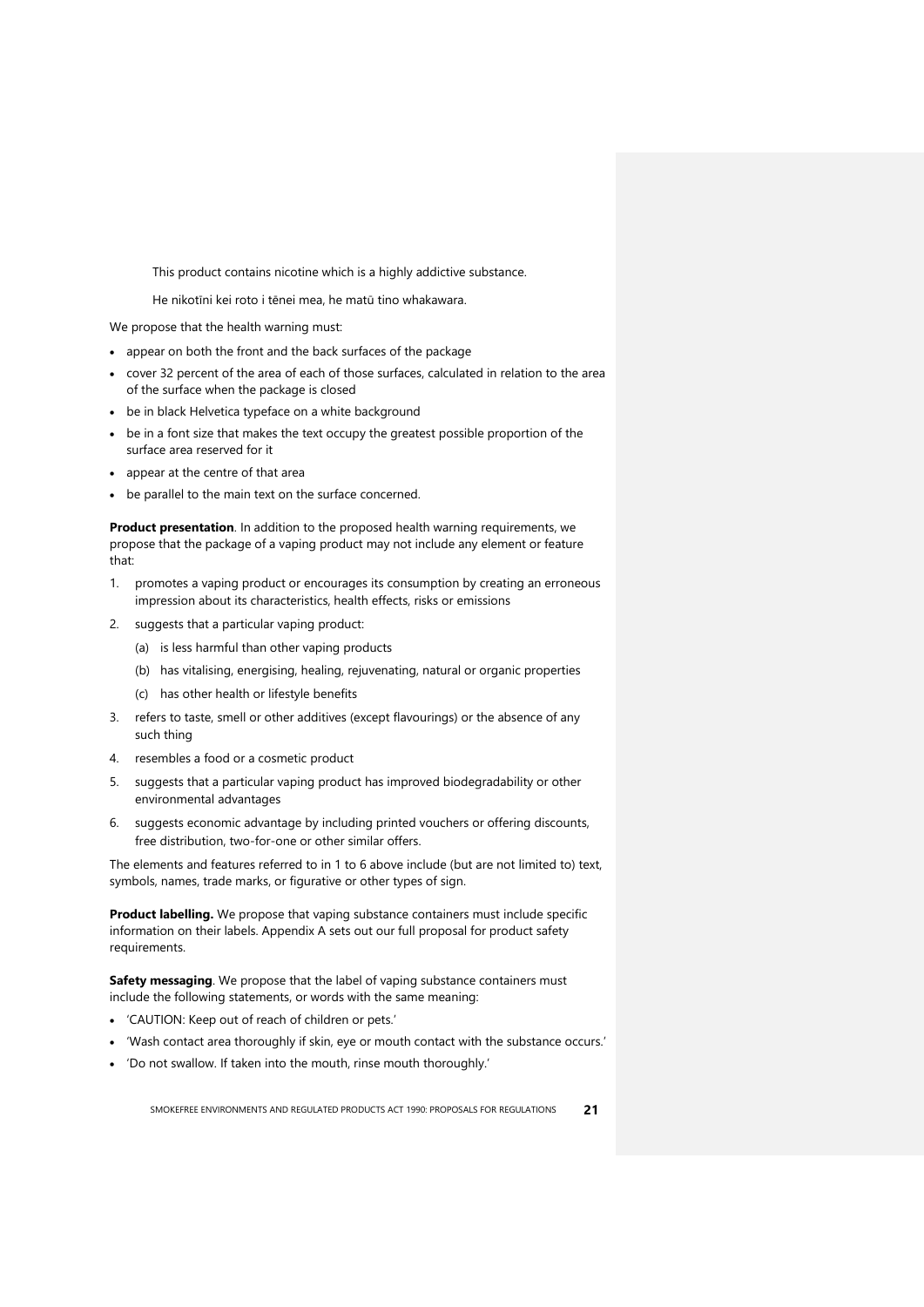- 'Contact 0800 POISON (0800 764 766) for advice if swallowed.'
- 'Seek medical advice if you feel unwell after contact with the substance or use of this product.'

#### Packaging requirements for smokeless tobacco products

**Health warning panel**. We propose that any package of a smokeless tobacco product must carry the required health warning in English and te reo Māori. That warning is:

This product damages your health and is addictive.

Ka patu tēnei mea i tō hauora, ka whakawara i a koe.

We propose that the health warning must:

- 1. appear on both the front and the back surfaces of the package
- 2. cover 32 percent of the area of each of those surfaces, calculated in relation to the area of the surface when the package is closed
- 3. be in black Helvetica typeface on a white background
- 4. be in a font size that makes the text occupy the greatest possible proportion of the surface area reserved for it
- 5. appear at the centre of that area
- 6. be parallel to the main text on the surface concerned
- 7. cover the entire area that is reserved for it and not be commented on or paraphrased
- 8. be in both English and te reo Māori
- 9. be fully visible
- 10. be indelible
- 11. be irremovably printed
- 12. be printed on the package, or on a sticker attached to the package provided the sticker is irremovable
- 13. be surrounded by a black border of a width of 1 mm inside the area reserved for it
- 14. remain intact when the package is opened.

The health warning must not:

- 1. be partially or totally hidden or interrupted by wrappers, jackets or boxes, except where a unit package is presented inside a carton
- 2. be partially or totally hidden or interrupted by any other item, such as a price mark
- 3. partially or totally hide or interrupt any marking that is required under any enactment.

**Product presentation.** In addition to the proposed health warning requirements, we propose that the package of a smokeless tobacco product may not include any element or feature that:

- 1. promotes a tobacco product or encourages people to consume it by creating a false impression about its characteristics, health effects, risks or emissions
- **22** SMOKEFREE ENVIRONMENTS AND REGULATED PRODUCTS ACT 1990: PROPOSALS FOR REGULATIONS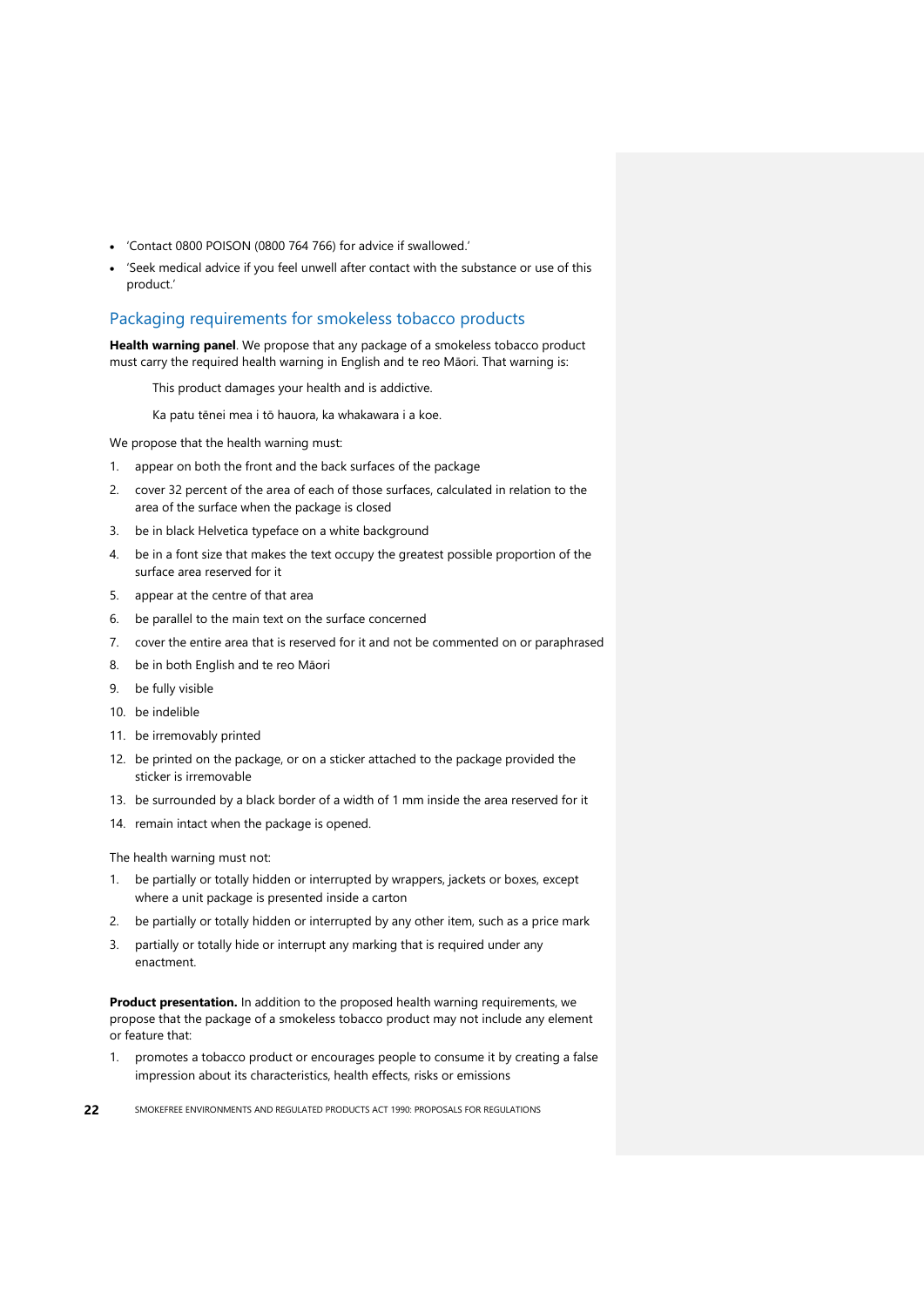- 2. includes any information about the nicotine, tar or carbon dioxide of a tobacco product
- 3. suggests that a particular tobacco product:
	- (a) is less harmful than others
	- (b) aims to reduce the effect of some harmful components of smoke
	- (c) has vitalising, energising, healing, rejuvenating, natural or organic properties
	- (d) has other health or lifestyle benefits
- 4. refers to taste, smell or any flavourings or other additives, or the absence of any such thing
- 5. resembles a food or a cosmetic product
- 6. suggests that a particular tobacco product has improved biodegradability or other environmental advantages
- 7. suggests economic advantage by including printed vouchers or offering discounts, free distribution, two-for-one or other similar offers.

The elements and features referred to in 1 to 7 include (but are not limited to) text, symbols, names, trade marks, or figurative or other types of sign.

**Packaging instructions**. We propose requiring that a notifiable product's package includes enough information (whether on the package, container, label or package insert) to instruct the user about:

- 1. correct use
- 2. correct handling (including storage, refilling, recharging and disposal)
- 3. consequences of incorrect use or what handling precautions to take before and during use.

**Track and trace markings**. Since May 2019, the European Union (EU) has required track and trace markings on tobacco products produced in the EU (including those destined for export). The aim of this requirement is to minimise illicit trade and ensure duties have been paid.

New Zealand's regulations do not permit display of these track and trace markings. It is, therefore, unlawful to import, distribute or sell tobacco products displaying these markings.

We propose amending the Smoke-free Environments Regulations 2017 to permit the display of track and trace markings on regulated products. The amendments should also require the marking to be displayed on an area of the tobacco package other than the mandatory health warning panel.

**Quantity of smokeless tobacco sticks in a package**. The Act allows regulations to specify the number of smokeless tobacco sticks to include in a package (section 53(1)(c)). The intention of this requirement is to prevent retailers from selling smokeless tobacco sticks in smaller quantities (eg, selling a single smokeless tobacco stick).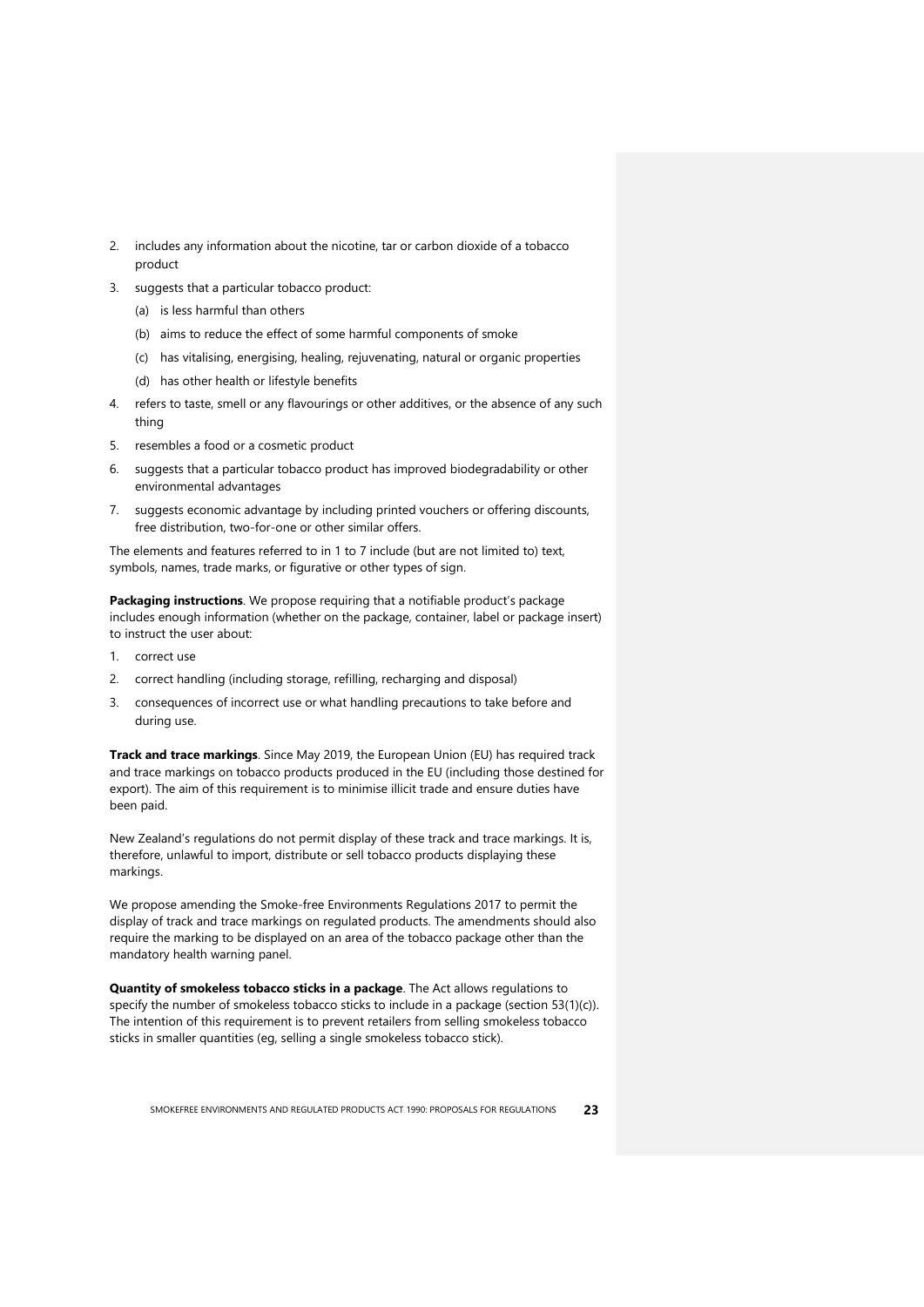We propose that only 20 or 25 smokeless tobacco sticks should be permitted in a package. These quantities are consistent with existing requirements for cigarettes.

### <span id="page-27-0"></span>Timeframes for implementing proposed changes

Businesses will need time to implement any changes to packaging. When the standardised packaging requirements for tobacco products came into force in March 2018, businesses had:

- 1. nine months to comply from the time the regulations were made
- 2. a further six weeks to distribute old stock down the supply chain
- 3. a further six weeks for retailers to sell through old stock.

<span id="page-27-1"></span>We propose similar timeframes for implementing the changes to requirements for packaging of vaping products and smokeless tobacco products.

- 17. Do you support the proposed wording of the health warning for vaping products? If not, what do you propose?
- 18. Do you agree with the proposed requirements for the health warning panel for vaping products? If not, what do you propose?
- 19. Do you support the proposed wording of the health warning for smokeless tobacco products? If not, what do you propose?
- 20. Do you agree with the proposed requirements for the health warning panel for smokeless tobacco products? If not, what do you propose?
- 21. Do you agree with the proposals for product presentation for vaping products? If not, what do you propose?
- 22. Do you agree with the safety messaging statements? If not, what changes to them do you suggest?
- 23. Do you agree with the proposals for product presentation for smokeless tobacco products? If not, what do you propose?
- 24. How much time do you think smokeless tobacco product manufacturers should have before they need to comply with new packaging requirements? Please give reasons.
- 25. Do you agree with the proposed instructions on and in the packaging? If not, what changes to them do you suggest?
- 26. Do you agree with allowing track and trace markings? If not, why not?
- 27. Do you support the proposal to restrict the quantity of smokeless tobacco sticks in a package to 20 or 25? If not, what do you propose?
- 28. How much time do you think manufacturers of vaping products and smokeless tobacco products should have before they need to comply with new packaging requirements? Please give reasons.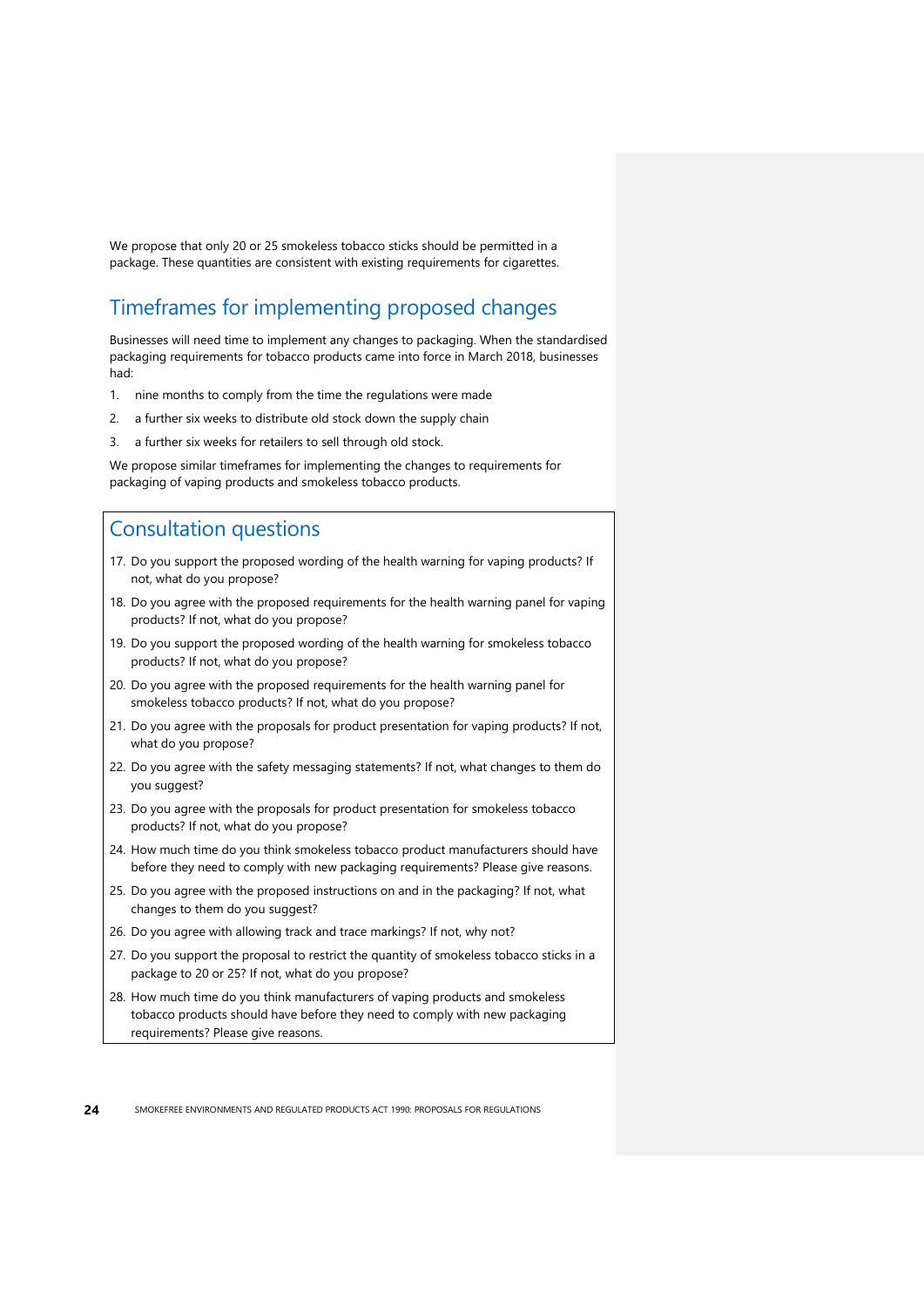# <span id="page-28-0"></span>**Regulatory proposal 5: Product notification and safety**

## <span id="page-28-1"></span>**5.1 Product notification requirements**

#### <span id="page-28-2"></span>**Description**

The Act requires manufacturers and importers (collectively, **notifiers**) to notify the Ministry of Health of their intention to sell vaping products or smokeless tobacco products (**notifiable products**) before any retailer sells them in New Zealand.

Regulations are required to set out the 'description of the product and its parts (including its ingredients)' (section 63(1)(b)).

### <span id="page-28-3"></span>Proposal

We propose to base New Zealand's regulations on the EU and UK legislation and guidance, as set out below.

#### Notifier details

The regulations would require a notifier to provide the following details when they register on the Ministry of Health's database:

- 1. the notifier's contact details (including name, business name, company number/NZBN, address, phone numbers and email addresses)
- 2. a declaration that the notifier meets the current requirements of the Act (eg, New Zealand resident, manufacturer or importer of regulated products for sale in New Zealand) and that the details provided are correct.

- <span id="page-28-4"></span>29. Do you agree that these are the right details for the Ministry of Health to collect for each notifier? If not, what changes would you make to the details collected?
- 30. Do you agree that the notifier should declare that they meet the current requirements of the Act? If not, what approach to enforcing the provisions of the Act do you suggest?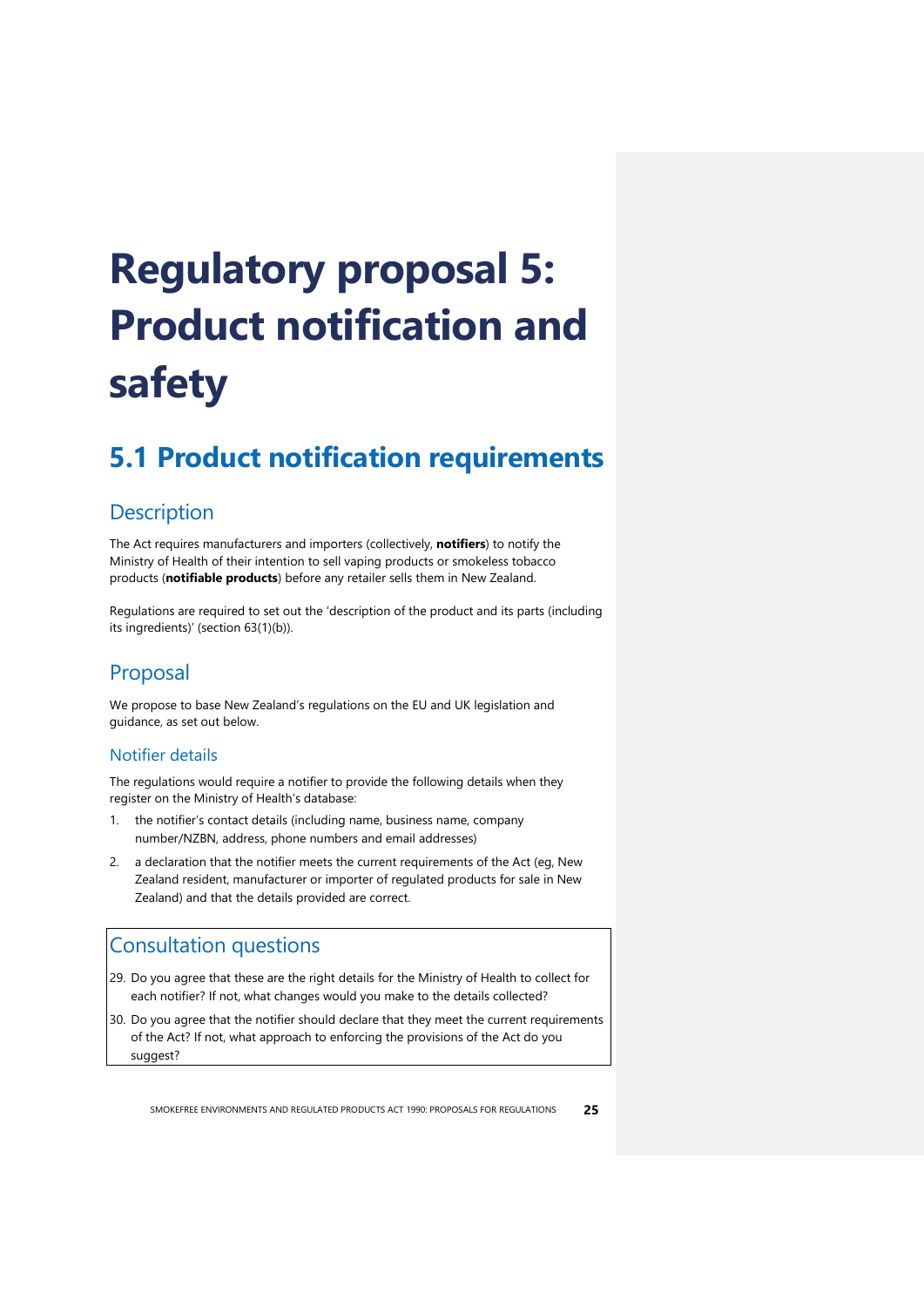#### Product details

The regulations would require a notifier to provide the following information for each combination of product type, brand and variant as part of their notification:

- 1. product type that is, whether it is a device, a vaping substance, a kit (which may comprise devices, substances and components), a smokeless tobacco product or another type
- 2. product brand, variant and Universal Product Code (UPC)
- 3. product details:
	- (a) for devices and kits: a list of components (for a device, a component is a part that is individually replaceable)
	- (b) for vaping substances:
		- (i) ingredients and their amounts (including flavours) listed by Chemical Abstracts Service number or International Union of Pure and Applied Chemistry name
		- (ii) nicotine strength, container volume and propylene glycol/vegetable glycerine ratio (as applicable)
		- (iii) where a notifiable product contains additives other than flavourings, such as preservatives or antioxidants, a justification for their use and a toxicological risk assessment
	- (c) for smokeless tobacco products:
		- (i) ingredients and their amounts (including flavours) listed by Chemical Abstracts Service number or International Union of Pure and Applied Chemistry name
		- (ii) method of use
		- (iii) package quantity
		- (iv) where a notifiable product contains additives other than flavourings, such as preservatives or antioxidants, a justification for their use and a toxicological risk assessment
- 4. a declaration that the product meets the current requirements of the Act (eg, it contains no colourings or prohibited flavours, and meets product safety requirements) and that the details supplied are correct.

- <span id="page-29-0"></span>31. Do you agree that these are the right details for the Ministry of Health to collect for each notifiable product? If not, what changes would you make to the details collected?
- 32. Do you agree that the notifier should declare that each product meets the current requirements of the Act? If not, what approach to enforcing the provisions of the Act do you suggest?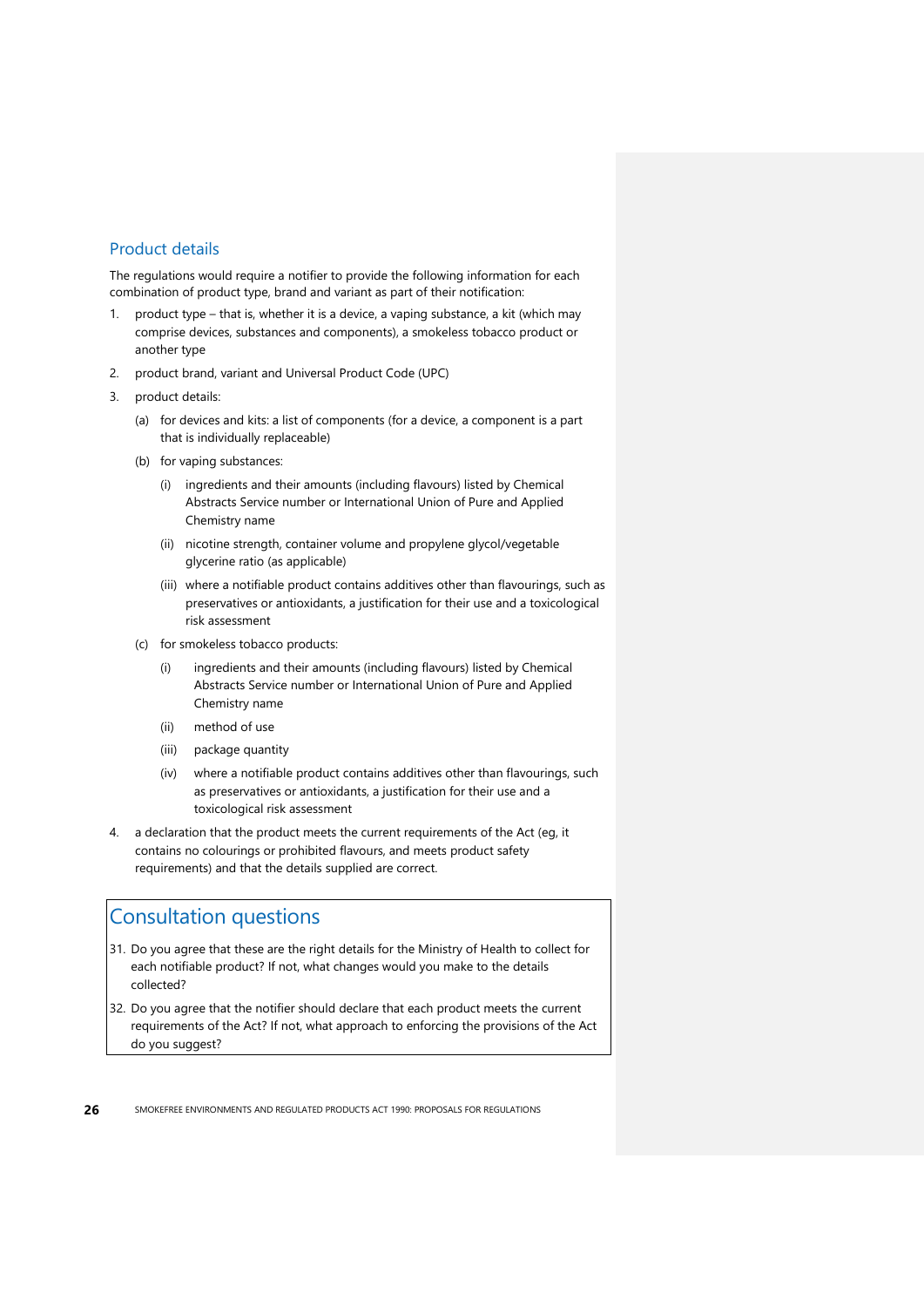## <span id="page-30-0"></span>**5.2 Product safety requirements**

#### <span id="page-30-1"></span>**Description**

<span id="page-30-2"></span>Under the Act, regulations can set out safety requirements for notifiable products.

#### Proposal

We propose to base New Zealand's regulations on the EU and UK legislation and guidance, with appropriate adaptations for the New Zealand market, as set out below. Appendix A details our full proposal for product safety requirements.

#### Substances

**Manufacturing**. We propose reminding manufacturers of their health and safety obligations under the Health and Safety at Work Act 2015 and the Hazardous Substances and New Organisms Act 1996 when they are manufacturing with hazardous substances such as nicotine. We further propose requiring them to have suitable systems in place for complaints, adverse reactions, and recalls.

**Labelling**. We propose that vaping substance containers must include specific information on their labels.

**Ingredients**. We propose making notifiers responsible for ensuring that products contain only the ingredients that they have submitted as part of their notification. In addition, notifiers must justify the use of additives other than flavourings and they have an overarching responsibility to ensure their products do not pose an unacceptable risk.

**Quality of ingredients**. We propose minimum quality standards for nicotine, nicotine salts, propylene glycol, vegetable glycerine, alcohols, water, tobacco extracts, and flavourings.

**Prohibited substances**. We propose prohibiting notifiable products that contain any amount or more than trace amounts of certain substances that are considered hazardous.

**Nicotine strength.** We propose limiting the strength of nicotine allowed in vaping substances to not exceed 20mg/mL for free-base nicotine and 50mg/mL for nicotine salt. We also propose restricting the total amount of nicotine that may be present in a single container to 500mg.

**Containers**. We propose placing several restrictions on the composition of containers. These include restricting the grade of plastic used, child-resistant packaging, the maximum size that can be used for substances containing nicotine, and mechanisms against breakage, spillage or tampering.

#### Devices

We propose setting minimum standards for devices that align with standards for batteryoperated electrical devices. We propose requirements to support the safe operation of

SMOKEFREE ENVIRONMENTS AND REGULATED PRODUCTS ACT 1990: PROPOSALS FOR REGULATIONS **27**

**Commented [P5]:** TSANZ does not support this concentration (nicotine salt 50mg/mL) as it is too high. USB type vaping devices are popular with youth.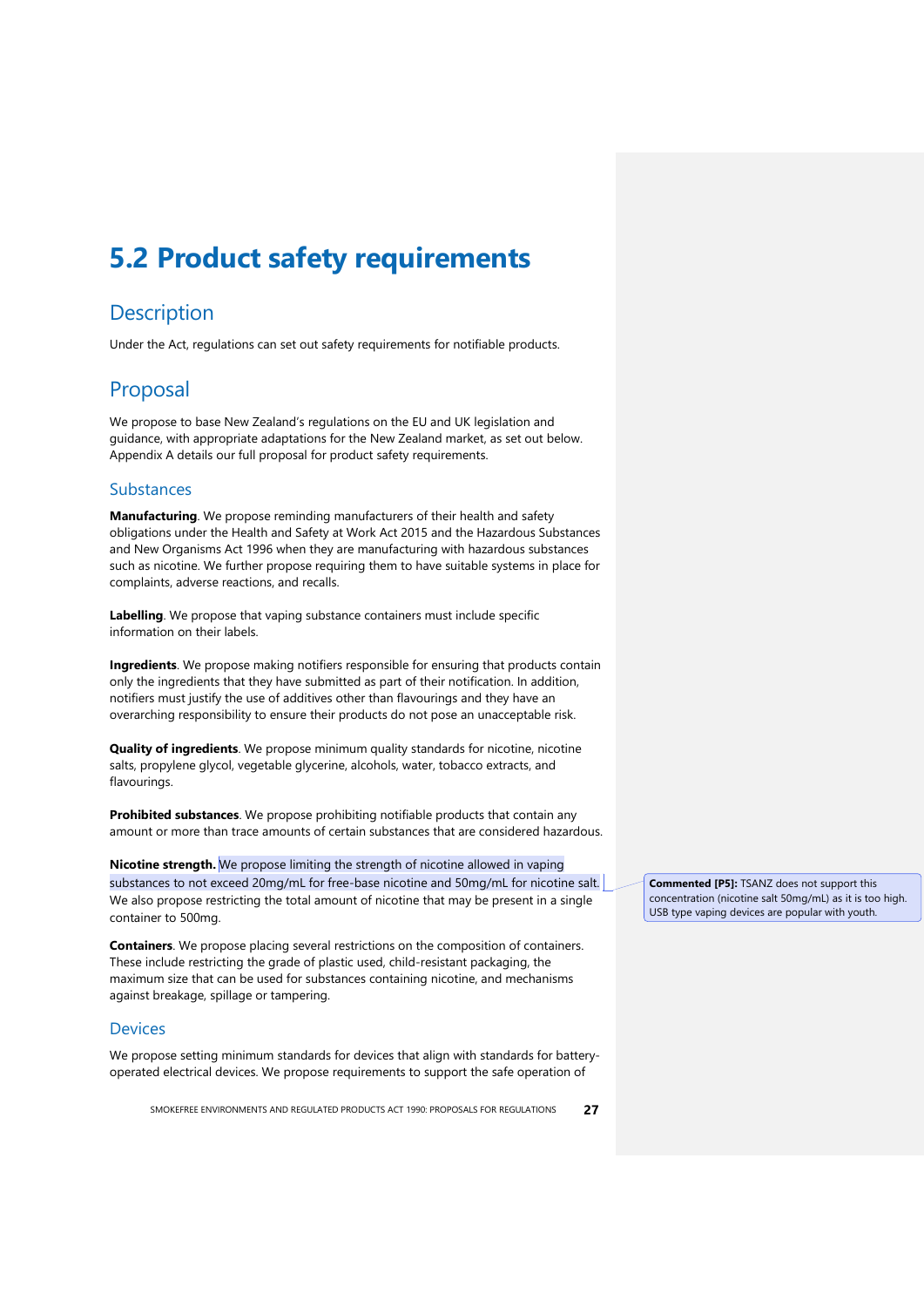devices. We also propose requiring devices to have serial or batch numbers so faulty products can be traced.

#### Vaping substance testing

<span id="page-31-0"></span>We propose requiring regulated products to be tested to ensure they do not contain certain toxic compounds above prescribed concentrations.

- 33. Do you agree with our approach of basing product safety requirements on the EU and UK legislation and guidance? If not, what approach to our product safety requirements do you suggest we use?
- 34. Do you agree with the product controls we are proposing to include in the product safety requirements? If not, what changes to the areas that the product safety requirements cover do you suggest?
- 35. After reviewing our full proposal in Appendix A, do you agree with our proposed product safety requirements? If not, what changes to them do you suggest?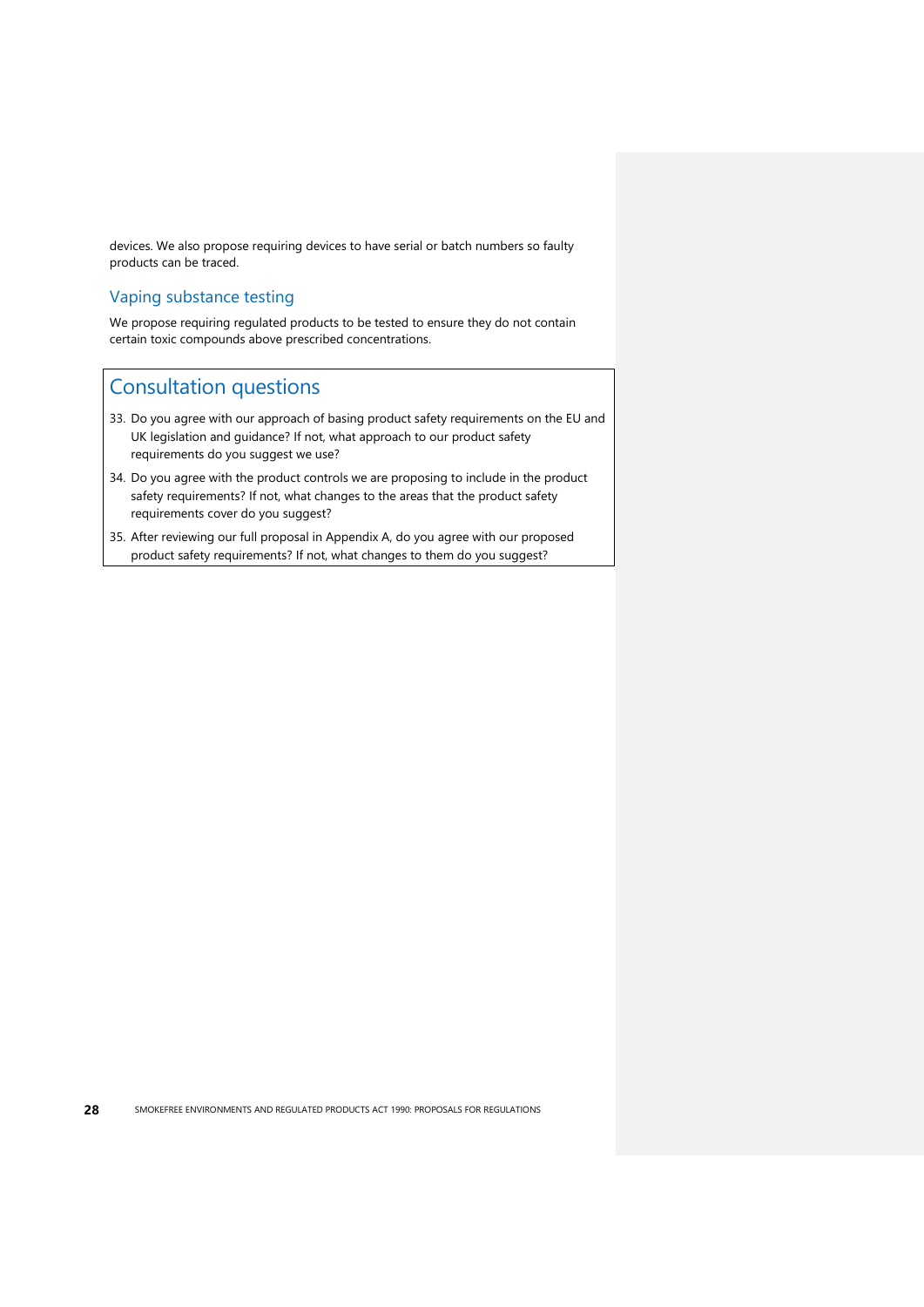# <span id="page-32-0"></span>**Regulatory proposal 6: Annual reporting and returns**

### <span id="page-32-1"></span>**Description**

The Act requires manufacturers, importers and specialist vape retailers to provide an annual return to the Ministry of Health no later than 31 January each year, showing salesrelated information for the previous calendar year (section 100(1)). This is consistent with existing requirements for tobacco products.

## <span id="page-32-2"></span>Proposal

#### Manufacturers and importers

We propose that the regulations modify the existing requirements for tobacco products, in setting the requirements for:

- 1. brand and brand variant of a vaping device (including a heated tobacco device) and vaping liquid container (in units)
- 2. recommended retail price by brand and brand variant of a vaping device (including a heated tobacco product) and vaping liquid container (in New Zealand dollars).

For vaping liquid, brand variant would include different flavours (such as menthol or vanilla), volume (such as 20 mL or 30 mL) and nicotine strength.

#### Specialist vape retailers

We propose that the regulations require specialist vape retailers to report, for each approved vaping premise and website:

- 1. total sales in New Zealand dollars for:
	- (a) vaping products (including heated tobacco devices)
	- (b) other products
- 2. for vaping products:
	- (a) brand and brand variant of a vaping device (including a heated tobacco device) and vaping liquid container (in units)
	- (b) recommended retail price by brand and brand variant of a vaping device (including a heated tobacco product) and vaping liquid container (in New Zealand dollars).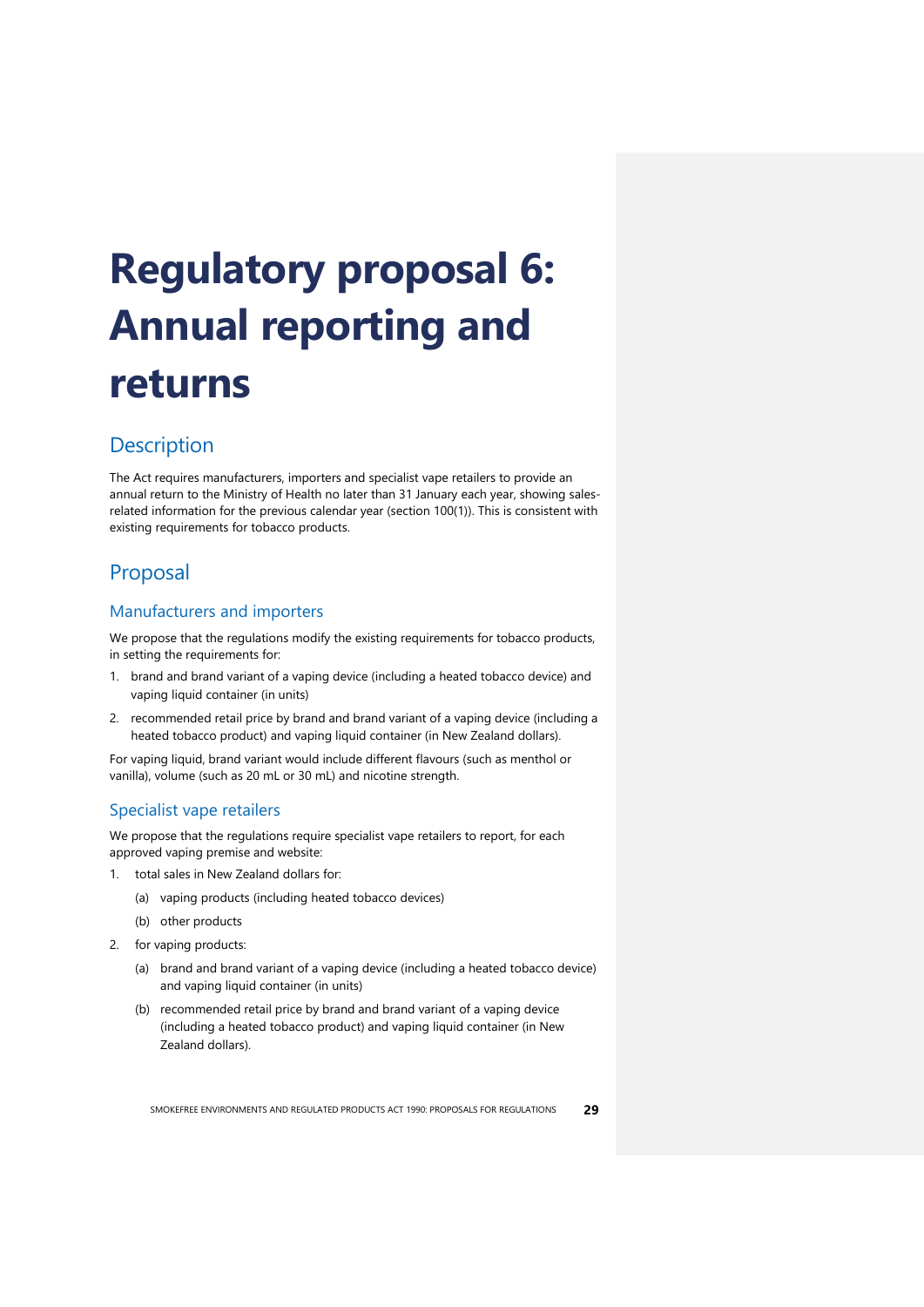For vaping liquids, we propose defining brand variants by, for example, different flavours (such as menthol or vanilla), volumes (such as 20 mL or 30 mL) and different nicotine strengths. This reporting will provide useful information that gives the Ministry of Health a better understanding of product demand and that will inform any future review of the regulations.

We propose to provide a spreadsheet template that notifiers and specialist vape retailers can use in producing annual reports and returns.

We propose that the first annual returns will be for the scheme's first full year of operation (the 2022 calendar year), and returns will be due to the Ministry of Health by 31 January 2023. Tobacco returns are unaffected: tobacco retailers must continue to provide them to the Ministry of Health by 31 January each year.

#### <span id="page-33-0"></span>Consultation questions

- 36. Do you support the proposals for manufacturers' and importers' annual sales reports? If not, what do you propose?
- 37. Do you support the proposals for specialist vape retailers' annual sales reports? If not, what do you propose?

TSANZ supports this proposal. Capture in the Annual Report should include the percentage of current smokers, who have completely switched to vaping. Online sales must be also captured separately.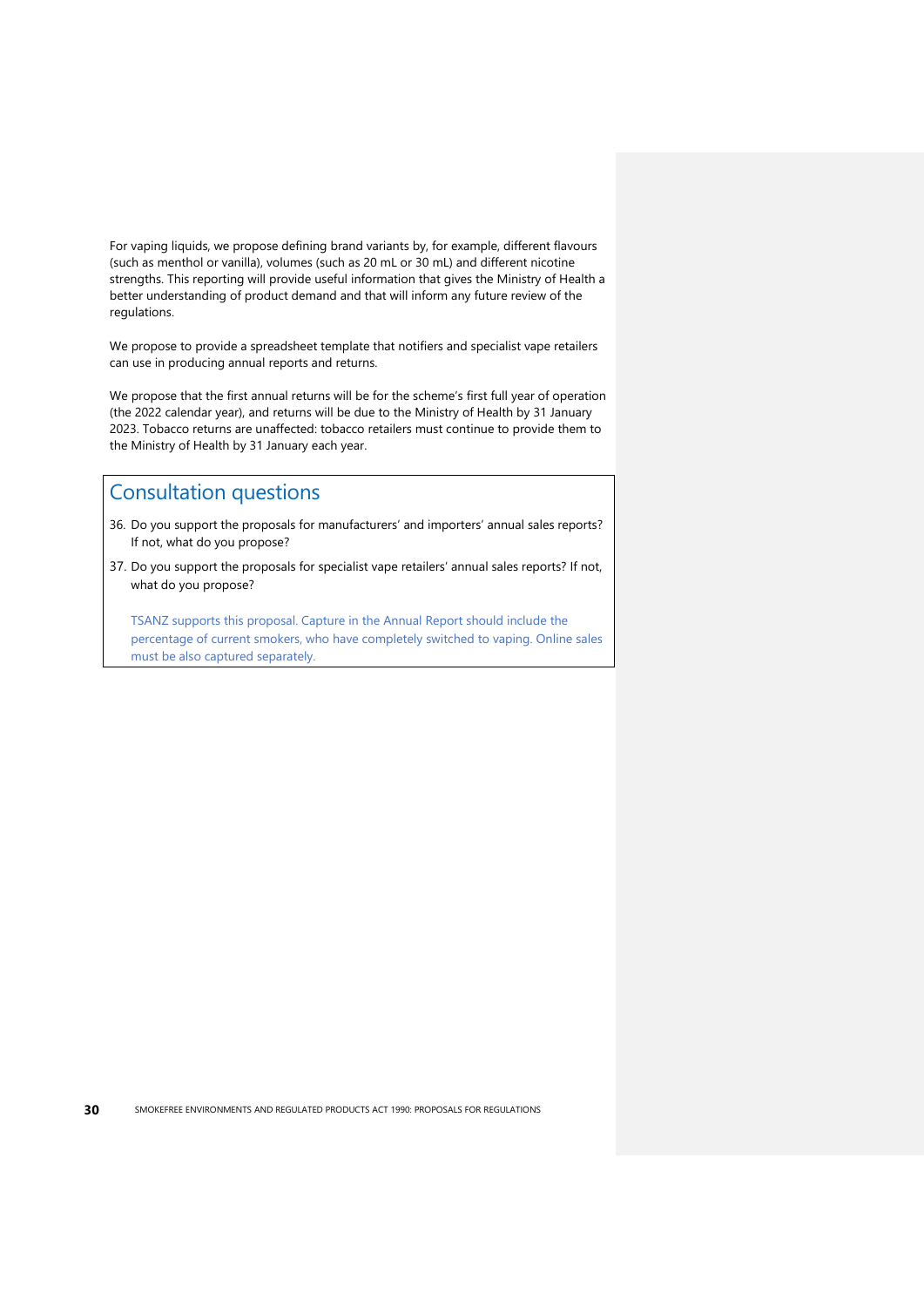# <span id="page-34-0"></span>**Regulatory proposal 7: Fees**

### <span id="page-34-1"></span>**Description**

The Act provides for recovering the costs of establishing and operating the regulatory scheme from the industry through fees and/or levies. It also allows regulations to specify these fees and levies.

The scheme is being designed to keep costs as low as possible while ensuring appropriate levels of safety and control for notifiable products. Fees will be collected by the Vaping Regulatory Authority in the Ministry of Health, which administers the scheme.

We expect to recover most of the costs through the product notification fee, which will cover the general cost of running the scheme. Fees for other low-volume services will be based on the estimated average cost to provide those services. We do not propose imposing any levies at this stage.

The proposed fees are based on an estimate of the number of product notifications we expect to receive. We have assumed there will be 10,000 products requiring notification each year once the scheme is fully operational. The product notification fee is highly sensitive to the number of notifications.

The Act requires a review of the fees and fee structure no more than three years after the Act comes into effect.

### <span id="page-34-2"></span>Proposal

We propose having fees for:

- notification of products (eg, devices, vaping substances and heated tobacco products)
- applications to be a specialist vape retailer
- applications for premises to be approved vaping premises
- applications for websites to be approved websites
- appeals against certain Vaping Regulatory Authority decisions made under the scheme.

The notifier or applicant must pay all the fees required before the Vaping Regulatory Authority will process their notification, application or appeal.

An easy-to-use online system will support all activities related to the fees, providing functionality for both the registered user (notifier or applicant) and the public.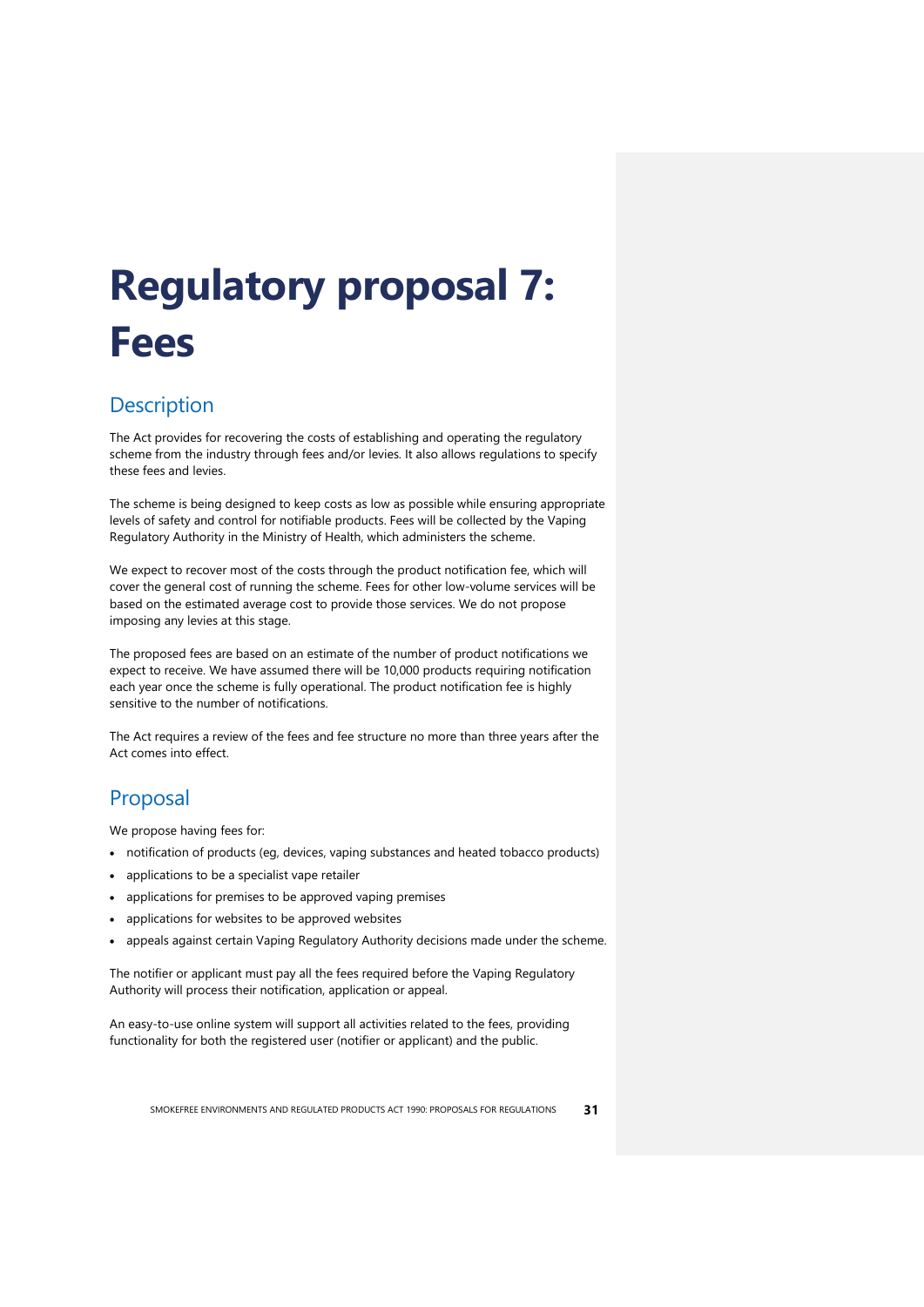#### Product notification fees

We propose making the product notification fee a fixed amount charged for each different product when it is notified and at each annual renewal. While we expect the direct cost of processing a standard notification will be minimal, notification fees will cover the cost of providing and maintaining the scheme (including both the online electronic system and its supporting non-electronic infrastructure).

Notifiers of products already on the market when the Act takes effect will have a transition period of six months to notify those products. Notifiers will be encouraged not to leave it to the last minute to notify their products, in order to avoid potential technical issues that can result when many people are trying to access the online system at the same time. Spreading initial notifications over the transition period would also allow the Ministry of Health to provide more help to notifiers during the process.

#### Application fees

We propose a one-off fee for each application.

Retailers must have at least one approved vaping premise (which must be a fixed permanent structure) to be approved as a specialist vape retailer. For this reason, all applicants will initially have to submit at least two applications: one to be an approved specialist vape retailer, and the other for their nominated premises to be approved vaping premises. They will also have to pay an application fee for each.

Retailers will be able to make as many additional or subsequent applications for approved vaping premises or approved websites as they wish. However, the Ministry of Health will only assess such an application if the applicant is approved to be a specialist vape retailer. We propose that, if we decline an application, we refund any fees paid for applications that have not been assessed.

#### **Example of how proposed refunding of application fees would work**

A retailer applies to be a specialist vape retailer and makes two additional applications – one for an approved vaping premise and another for an approved website.

If the retailer does not meet the sales threshold to be a specialist vape retailer, then we would decline all three applications and refund the fees paid for the two additional applications as we will not have assessed either of them.

However, if the retailer meets the sales threshold to be a specialist vape retailer, but their premises do not meet the criteria for an approved vaping premise, we would decline all three applications and refund only the fee paid for the second additional application (for an approved website) as we will not have assessed it.

#### Appeal fees

We propose a one-off fee for each appeal, which we would usually refund in full if the appeal is successful. If an appeal is not successful or is only partially successful, then the appeals committee may direct the Ministry of Health to refund part or all of the fee if it considers that a refund is appropriate in the circumstances.

**32** SMOKEFREE ENVIRONMENTS AND REGULATED PRODUCTS ACT 1990: PROPOSALS FOR REGULATIONS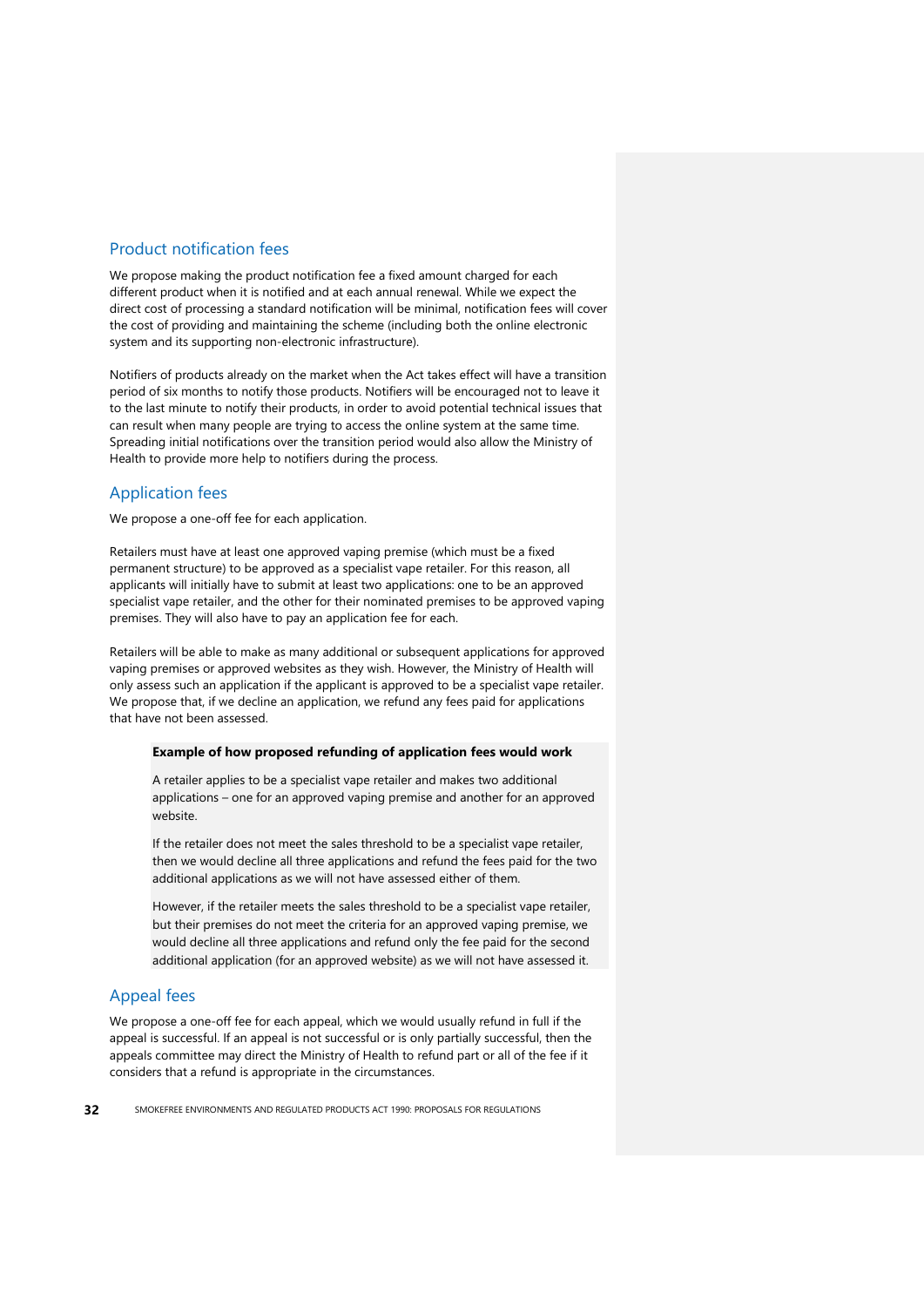#### Types and amounts of fees

The table below sets out the types and amounts of fees we are proposing. The amounts indicated take into account the aim of recovering the relevant portion of the costs of establishing the regulatory scheme over five years.

| <b>Type of fee</b>                                                                 | <b>Amount</b><br>(excl. GST) | <b>Activities funded</b>                                                                                                                 |
|------------------------------------------------------------------------------------|------------------------------|------------------------------------------------------------------------------------------------------------------------------------------|
| Product notification – notifiable<br>products (per product, renewable<br>annually) | \$140 per<br>year            | Establishing and operating the<br>regulatory scheme                                                                                      |
| Application to be a specialist vape<br>retailer (per retailer)                     | \$1,600                      | Receiving and processing the<br>application, investigating and<br>assessing the application, notifying<br>decisions and updating systems |
| Application for a premise to be an<br>approved premise (per premise)               | \$600                        | Receiving and processing the<br>application, investigating and<br>assessing the application, notifying<br>decisions and updating systems |
| Application for a website to be an<br>approved website (per site)                  | \$600                        | Receiving and processing the<br>application, investigating and<br>assessing the application, notifying<br>decisions and updating systems |
| Appeal against Vaping Regulatory<br>Authority decision (per appeal)                | \$350                        | Processing the appeal, preparing<br>advice for the Appeals Committee,<br>convening the Committee and<br>notifying the outcome            |

The estimate of each type of fee listed above is based on assumptions around the volume of work, which the following table describes.

| Type of fee                                                                 | Number assumed<br>per year |
|-----------------------------------------------------------------------------|----------------------------|
| Product notifications (vaping devices)                                      | 800                        |
| Product notifications (vaping substances and smokeless tobacco<br>products) | 9,200                      |
| Applications to be a specialist vape retailer                               | 150                        |
| Applications for approved vaping premises                                   | 500                        |
| Applications for approved websites                                          | 150                        |
| Appeals                                                                     | 10                         |

We anticipate that fees will be reviewed before the end of the first notification year, once actual volumes for each type are known.